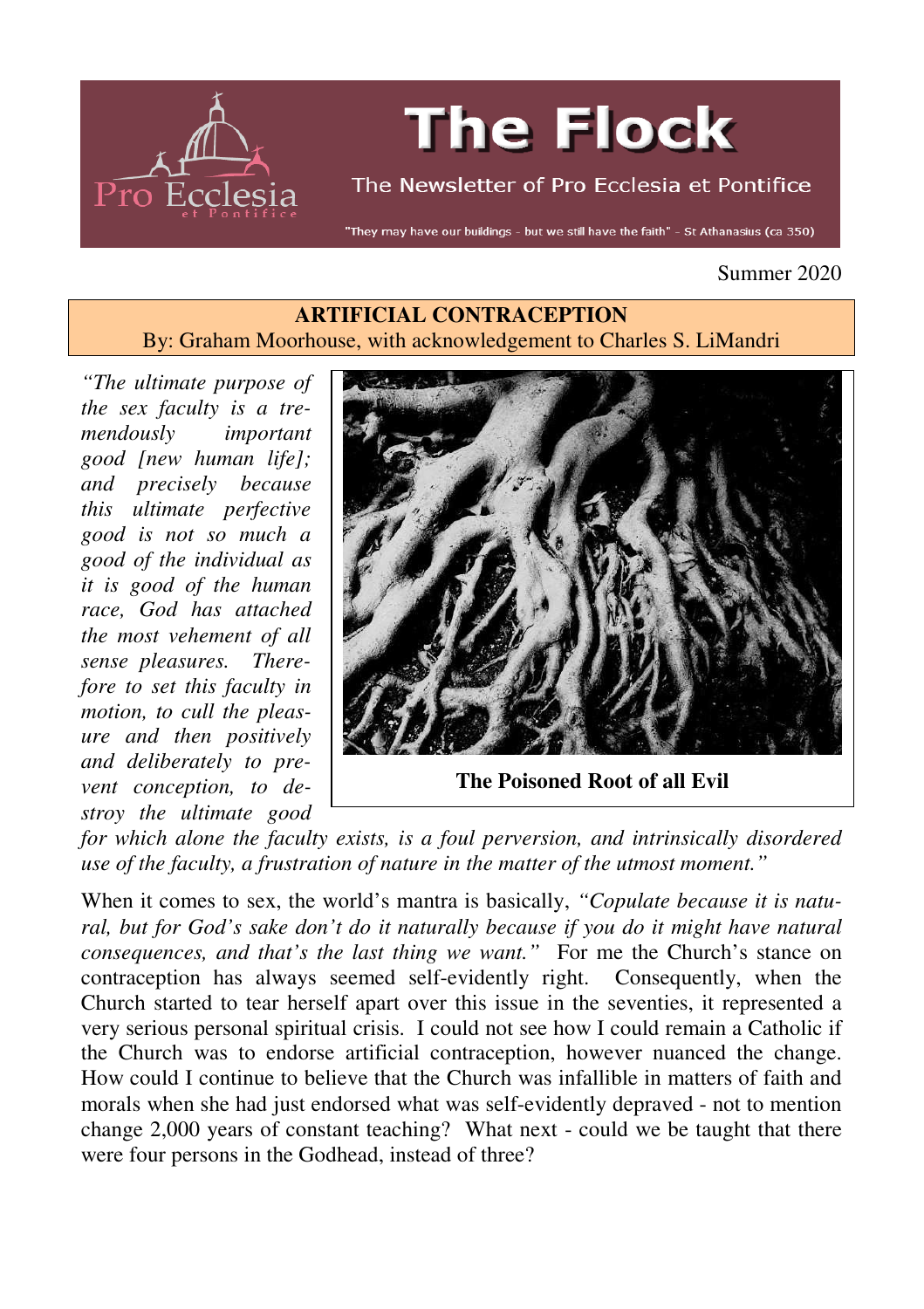Natural law is not rocket science. It is what tells us that we must enjoy God's gifts in accordance with their Creator's plan. It's what informs us that tomatoes need to be grown in sunshine and mushrooms in deep shade. Go against the natural law in these examples and you will be lucky to grow a few sickly small tomatoes, and mushrooms simply refuse to grow in sunshine. Notwithstanding the bizarre mental contortions of modern theologians, the statement that the *primary* purpose of sex in its Creator's plan is the conception of new life is no more than a statement of the b\*\*\*ding obvious. Thus to artificially and violently separate sex from its divine purpose in the manner that artificial contraception does is a gross violation of natural law. It is consequently inconceivable that there will not be unpleasant knock-on effects, some foreseeable, yet others, further down the line, unforeseen.

One of the more bizarre delusions of modern man is that one may ignore natural law without consequences. Modern man is like a farmer who disposes of his toxic waste by pouring it down a well. Six weeks later he is wondering why his crops and pasture are looking sickly and wasted. Three months later he is struggling to understand why his livestock are unhealthy and dying. A year later he is alarmed to find his children and family are undernourished and sickly. Yet he is too short-sighted (or perhaps too deeply in denial) to trace his woes back to having poisoned the well a year ago. Artificial contraception similarly poisons the well of human relationships at their very profoundest level.

Another apposite analogy is the gift of eating. The pleasure in eating is designed in our loving creator's plan to ensure that we nourish our bodies. Like sex it is intended to serve life. Like sex it also has an important communal dimension: to paraphrase the late Fr Peyton, the family that eats together, stays together. My hobbies include messing about in the kitchen, so I would be the very last person to suggest that one should not eat for pleasure. Nevertheless, the moment you consciously, intentionally, carelessly, artificially separates the delights of eating from its primary purpose of nourishing the body, you are in deep trouble. First, gluttony will become the norm rather than the exception. Why not be a glutton if the sole purpose of eating is pleasure? Next down the line is obesity. Further down the line: ill health, leading to reduced economic activity, benefit dependency, and finally premature death.

Similarly, when you separate sex from its Creator's primary purpose the consequences are equally catastrophic. The first casualty is the way the generality of men at the level of their sub-conscious think about their sexuality. We should never underestimate the sub-conscious. If a man at the level of his sub-conscious believes that a rose bush is a man-eating tiger, he will break out in a sweat of fear when he passes a rose bush, no matter how much he knows at the conscious level that this is absurd.

Psychologists allegedly have a diagnostic tool: they hold up a word on a flash card and the patient is instructed to respond with the first word that comes into his head. The idea is that by denying the subject the time to reflect, his response will reveal something of his sub-conscious. I would content that if one holds up the word "sex" on a flash card, the response that you would illicit from the non-contracepting man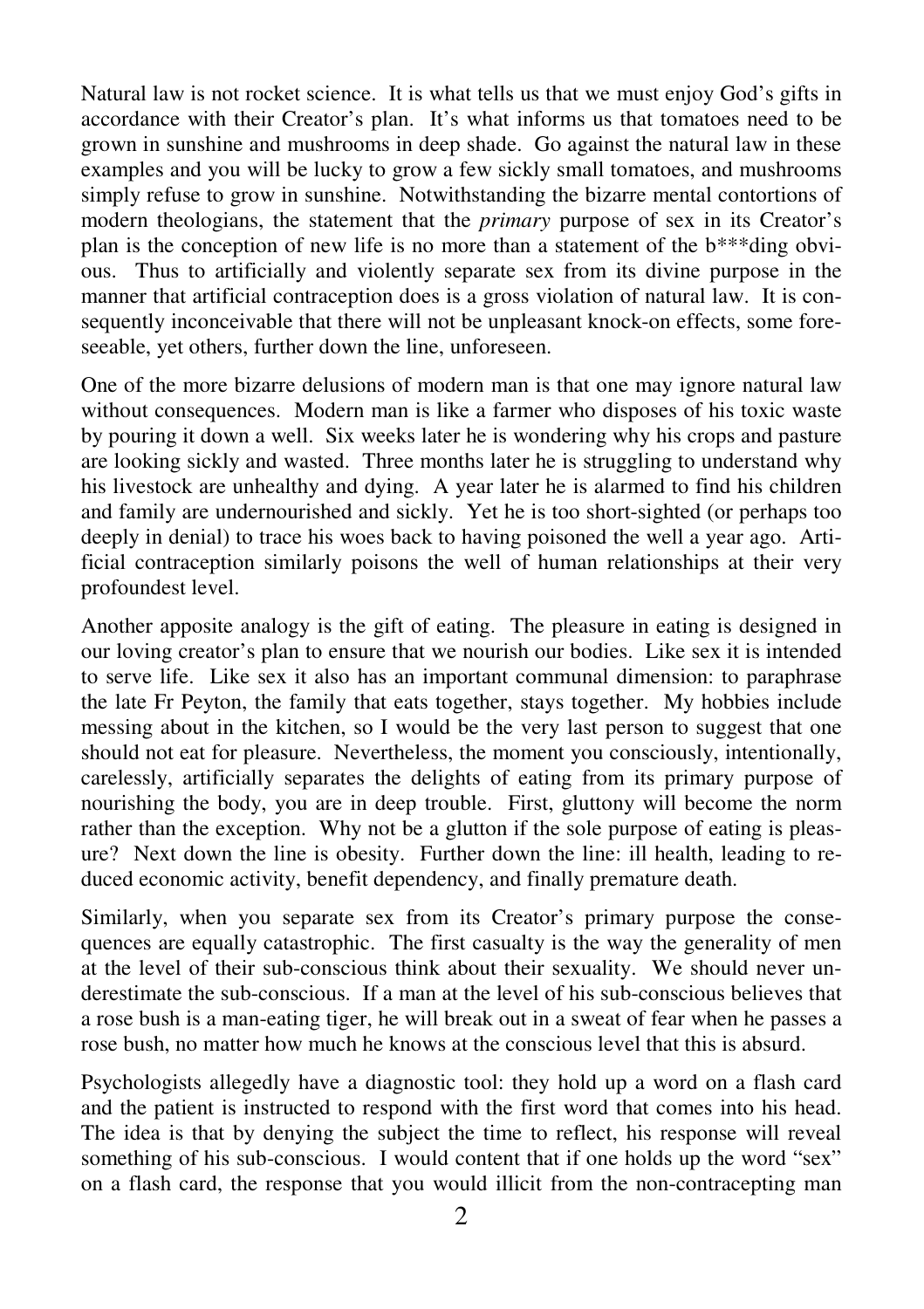would be revealingly different from that of the contracepting man. The noncontracepting man's sub-conscious would throw up words like: love, romance, marriage, family, spouse, children, tenderness, faithfulness, commitment, etc. The contraception man will more likely respond with words like fun, relationships, nudity, safe-sex, condoms, girly magazines, porn, Saturday night out, red-light district, lapdancer, etc.

This sea-change in the subconscious was brought home to me forcefully twenty-five years ago when I was talking about abortion to group of six-formers. Come question time, one young fellow posed the following question, *"What you are talking about is human rights, the rights of the unborn, but conflicting human rights have to be balanced; what about my right to a worry-free sex life?"* Now, putting aside the fact that what he actually meant was a *responsibility* free sex life (which by definition would be a *dehumanised* sex life), my contention is that no-one who had not embraced artificial contraception as normal at the level of their sub-conscious could have conceived such a question, let alone formulated and posed it.

Modern science has revealed to us that human life starts at the moment of conception. Thus abortion is murder. However, the early Christians and the Fathers of the Church did not possess this knowledge yet they still taught that abortion was a grave sin. Why? For the simple reason that it violates the same moral principle as artificial contraception, namely: that one may never enjoy the pleasure of a natural act, whilst artificially divorcing the act from the purpose for which God designed the act, and that is the reason that God attached pleasure to the act in the first place.

The Romans allegedly would gorge themselves and then deliberately vomit in order to continue gorging themselves. They were artificially divorcing the pleasure of eating from the act's God given purpose, namely to nourish the body. Most people understand that behaviour to be immoral and even offensive. Artificial contraception does to sex what this disgusting Roman practice did to eating: takes the pleasure, while artificially rejecting the very purpose for which God made the act pleasurable.

One of the first deformed shoots to spring from the rotten root of artificial contraception was feminism. Main stream feminists (there were one or two honourable exceptions) believe that in order to enjoy all the perks that men (i.e. the womb-less half of humanity) allegedly enjoy, woman had to be liberated from the vocation of the womb. They had in effect to be de-wombed at will. Thus the feminists embraced contraception with gusto. But having accepted at the level of our sub-conscious that the primary purpose of sex was fun, not only did they have a right to be sterile they also had a right to a sex-life. And as this newly discovered human right to a sex-life now had nothing to do with child bearing it quickly became wrong, absurd even, to restrict it to marriage - what possible logical reason could their be for doing so? Consequently we had a world wide explosion of sexual activity in circumstances that previous generation would have regarded as irresponsible and gravely immoral. The cost of that, because contraception is neither infallible nor indeed always used, was an explosion in unwanted pregnancies.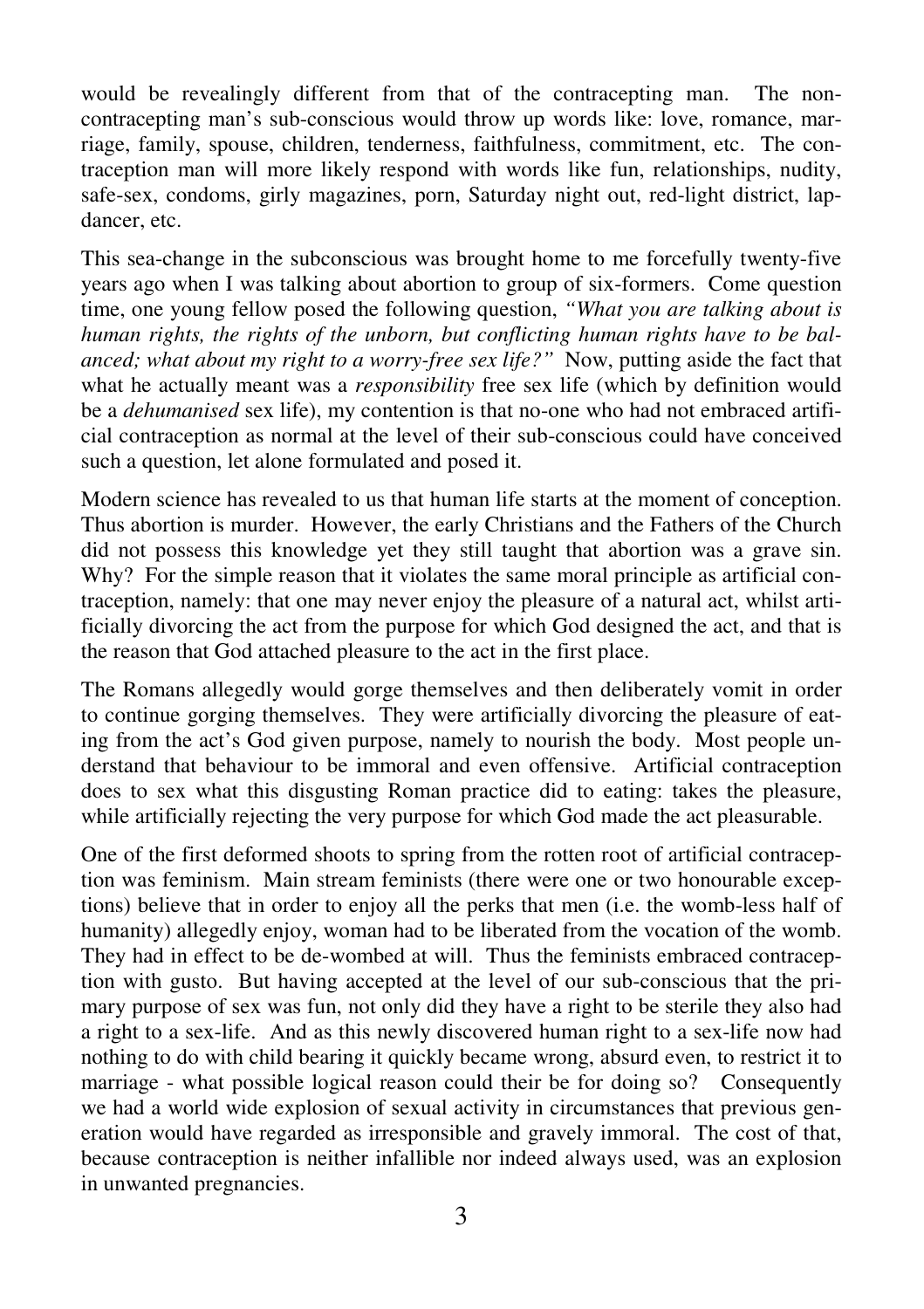But wait a minute, if sex has nothing to do with babies, and I have a human right to a sterile worry-free sex-life, surely this thing growing in my womb is parasitical - it has no right to be there, so do I not have a right to get rid of it? Yes, of course you do based on your premises. Hence the next sick shoot from the rotten root of contraception is abortionism. There is no recorded instant of a society that has embraces contraception that has not legalising abortion a few years down the line. Contraception demands legalised abortion. Necessity is the mother of invention and just as our pagan forefathers, who worshipped the gods of lust, had to institute child sacrifice to deal with the unwanted results of their creed, so our new post-Christian pagans *had* to introduce abortion to deal with the unwanted results of their artificial contraception creed. One of the most revealing statistics in the UK is that, in spite of butchering children by abortion at the rate of over 600 a day, the live birth rate remained fairly steady, which demonstrates that legalised abortion has created its own clientele. Or put another way: abortion deals with a problem that did not exist before we embraced artificial contraception.

Another shoot from the sick root of contraception is euthanasia. Society in general, and the medical profession and politicians in particular, having grown hardened to killing the innocent and helpless, it was but a small dolly step to lowering the safeguards against euthanasia. The medical profession was soon busy killing handicapped children by starvation and dehydration, whilst politicians were busy legislating for living wills etc.

Nature abhors a vacuum: artificial contraception, having created this new commodity called a "sex life", which is now totally divorced by artificial contraception in the human sub-conscious from child bearing, family and marriage; it was only a matter of time before a new industry was spawned to cater for this new consumer demand. On cue, a young college student and budding entrepreneur, Hugh Hefner, started what was to become the *Playboy* Empire which in turn further stoked the sexual revolution of the 1960's that had been kick started by artificial contraception. The sex industry is but one more poisoned shoot from the contraception root.

And while Hugh Hefner was building his empire, other entrepreneurs on cue were building the Internet. Now the porn industry is but a mouse click away. The downward slide of our society was thus greatly accelerated by the explosion of pornography which has weakened the natural romantic attraction between young people and replaced it with unbridled selfish sexual gratification, and further deadened the natural revulsion to sexual perversion.

The next rotten shoot from the rotten root of contraception is the gross immodesty of many young women. One now sees young women presenting themselves to receive the body of Christ at a Novus Ordo Mass dressed as if they were auditioning for a porn flick, less delicately in fact than call girls dressed fifty years ago. And with sex now a commodity and we all having a human right to a "worry free" sex life, why shouldn't they? If you have a commodity on offer, why not flaunt it? You don't sell onions and hide them under the counter! Those Protestants, and indeed Catholics (not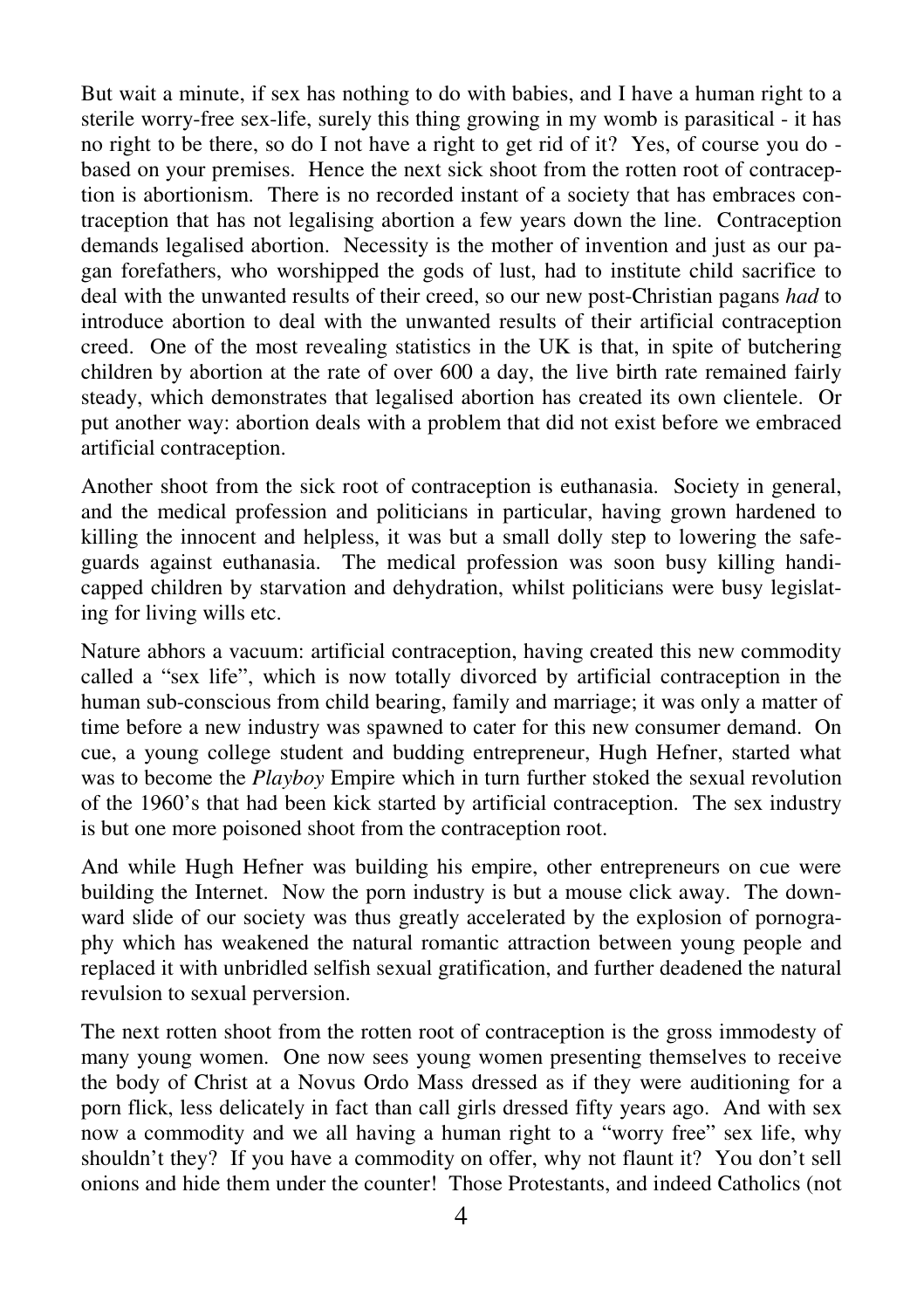excluding priests and bishops) who have embraced artificial contraception, either overtly or surreptitiously, and who are now wailing and wringing their hands over modern sexual immorality are like men who having mindlessly sawn off the branch on which they were sitting are now complaining bitterly about the ground rushing up to hit them.

The next rotten branch to grow from the poisoned root is no-fault divorce. With even children being encouraged to copulate by our new contraception pushing sexeducators, it would be ridiculous to believe that all this extra-marital copulating would confine itself to the unmarried. Soon married men were having affairs all now perceived as risk free because of contraception and abortion. With the new influx of contracepting and aborting "liberated" women in the workplace, having more extramarital affairs than ever, it was of course necessary to adopt liberal no-fault divorce laws. In this way, the cheating spouses could easily get out of their lifelong marital commitments with zero social stigmas for themselves, but, however, with devastating consequences for millions of innocent children. In some areas of London now, over fifty per cent of the children in *primary* schools do not have their biological father living at home, indeed many of them are not even living with their first step-father their mother has flitted from one man to the next in her pursuit of her human right to a worry-free, baby-free sex-life!

Marriage also took a knock from another front. Sexual intercourse in our loving creator's plan was designed to bind people together. When two virgins first have sexual intercourse they bind to one another with incredible force. But once you are into your second, third or forth relationship sexual intercourse loses that power. Like a piece of used sticky plaster, it can hardly be successfully used twice, and the third application will prove utterly futile. Many of our sex-educated and sexually active young people cannot now marry (in the sense of bind to another for life) even if they desired to like a piece of used sticky plaster, they have lost the power to bind in that unique way - and barring a miracle of grace, they have tragically lost that beautiful human gift for life!

The destruction of marriage created the situation where there were far more little boys growing up with no strong male role models at home and far more little girls being raised with no father or by step-fathers who are more likely to sexually abuse them. In either case, we had increased the number of male and female homosexuals because we had increased the risk factors for developmental gender confusion and the psychosocial deficits which eventually lead to same-sex attraction. This inevitably led to the drive by the media and government to remove the social stigma from homosexual sodomy. Thus, what started with the artificial uncoupling of sexuality and procreation has now reached yet another unnatural conclusion with the legalization and normalization of same-sex anal copulating. After all, if sex is only about emotional attachments, and not procreation (a premise we swallowed when we legalised artificial contraception) then why not promote homosexuality? It was a small step from here of course to legalising gross child abuse, for how else can one describe the obligation to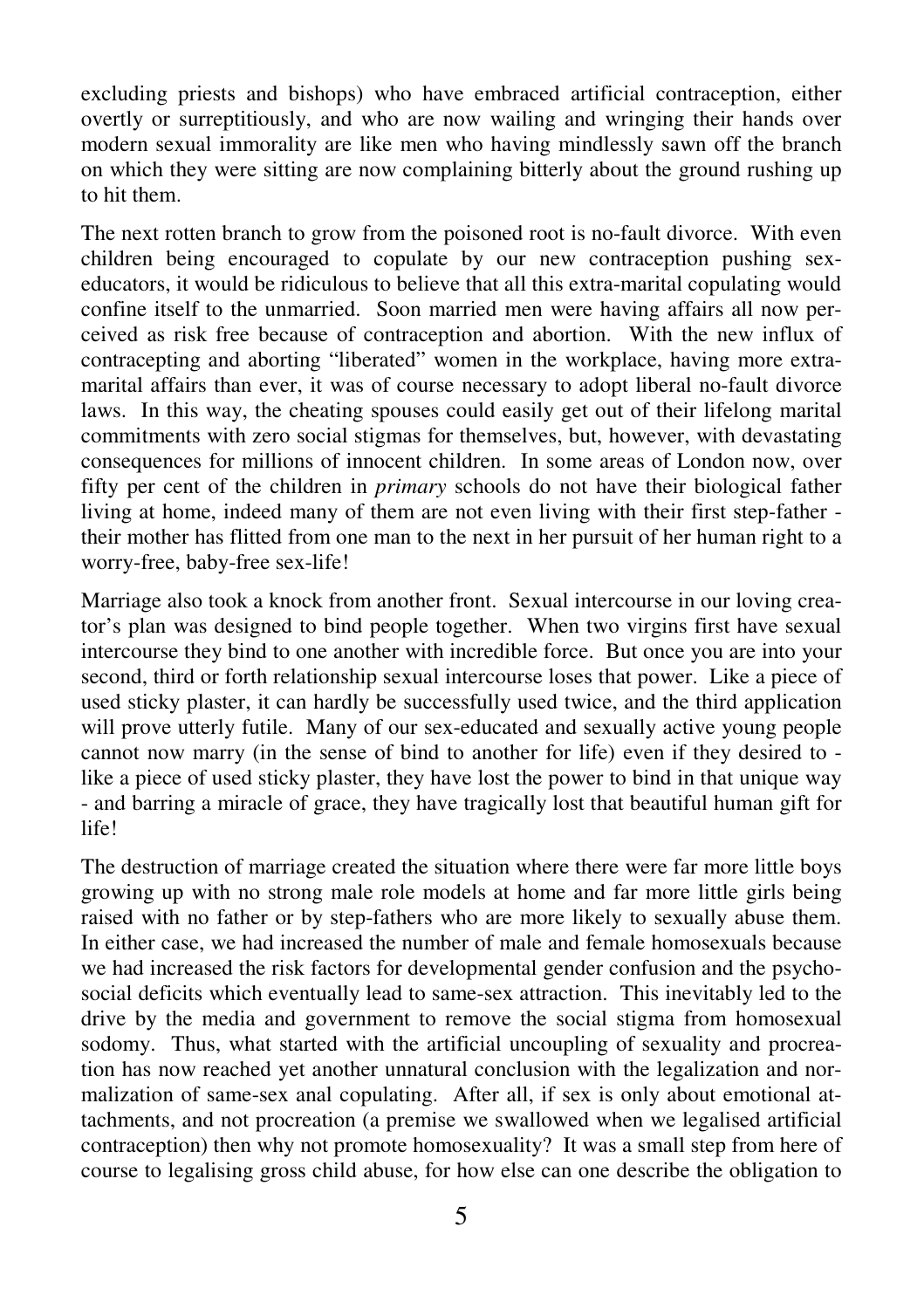place children for adoption with a brace of sodomites united (usually fairly briefly) in a sham marriage by nothing more holy than a mutual addiction to using one another's buttocks as masturbation aids?

The thinking of many about human sexuality was distorted in the late 1940's and early 1950's by Alfred Kinsey's use of false and fraudulent statistics — including his 10% myth concerning the number of homosexuals in the population. His work was based largely on the deviant sexual practices reported by those in prison. His flawed conclusions were not surprising since 86% of convicted child abusers self-identify as being either homosexual or bisexual.

With the breakdown of the family there was one more foreseeable outcome: a quantum leap in mindless criminality, especially among the young. Many of our town centres are now no-go areas after dark for the elderly, lone women and decent young men. They are taken over by gangs of feral youth of both genders, violent, frequently inebriated, foul-mouthed and substance abusing; as mindless as the contracepting parents who accidentally conceived them. Young men are now dying from gratuitous violence in our town centres at a rate higher than they were dying on the battle field fighting the Taliban. Line a hundred young offenders against a wall and you can safely lay odds that not one of them comes from a stable family; they are all the products of broken homes and the non-family families created by artificial contraception. If you are ever unfortunate enough to be mugged, you can almost certainly thank an unmarried mother.

James Bulger was abducted and murdered in Merseyside on the 12th February, 1993. His killers were two 10-year-old boys, Jon Venables and Robert Thompson. They had kicked and struck James with bricks, thrown blue modelling paint on the three year old's face, stoned him with rocks and finally killed him with a ten kilogram iron bar. They then stuffed batteries in the dead toddler's mouth and left him on a railway line, his head weighted down with rubble in the hope that a passing train would make his death appear to be an accident.

Both young murderers were the product of the broken homes typical of those who have bought the contraception lie. Both fathers had left home in search no doubt of the baby-free sex life which they had been taught was their human right. One mother had had a succession of men in the house in her search of the worry-free sex life promised by the artificial contraception lobby. I doubt if one of the four parents could spell the word "chastity" let alone practise it. The end result: drinking, substance abuse and violence, to numb the eternal frustration that is the inevitable result of seeking the illusory sexual fulfilment promised by the contraception peddlers.

The broken families resulting from the widespread peddling of artificial contraception is especially vicious to the young. Little James Bulger and his two young murderers were all victims of the general breakdown of the family that inevitably followed the widespread acceptance of the contraceptive mentality and its empty promises of a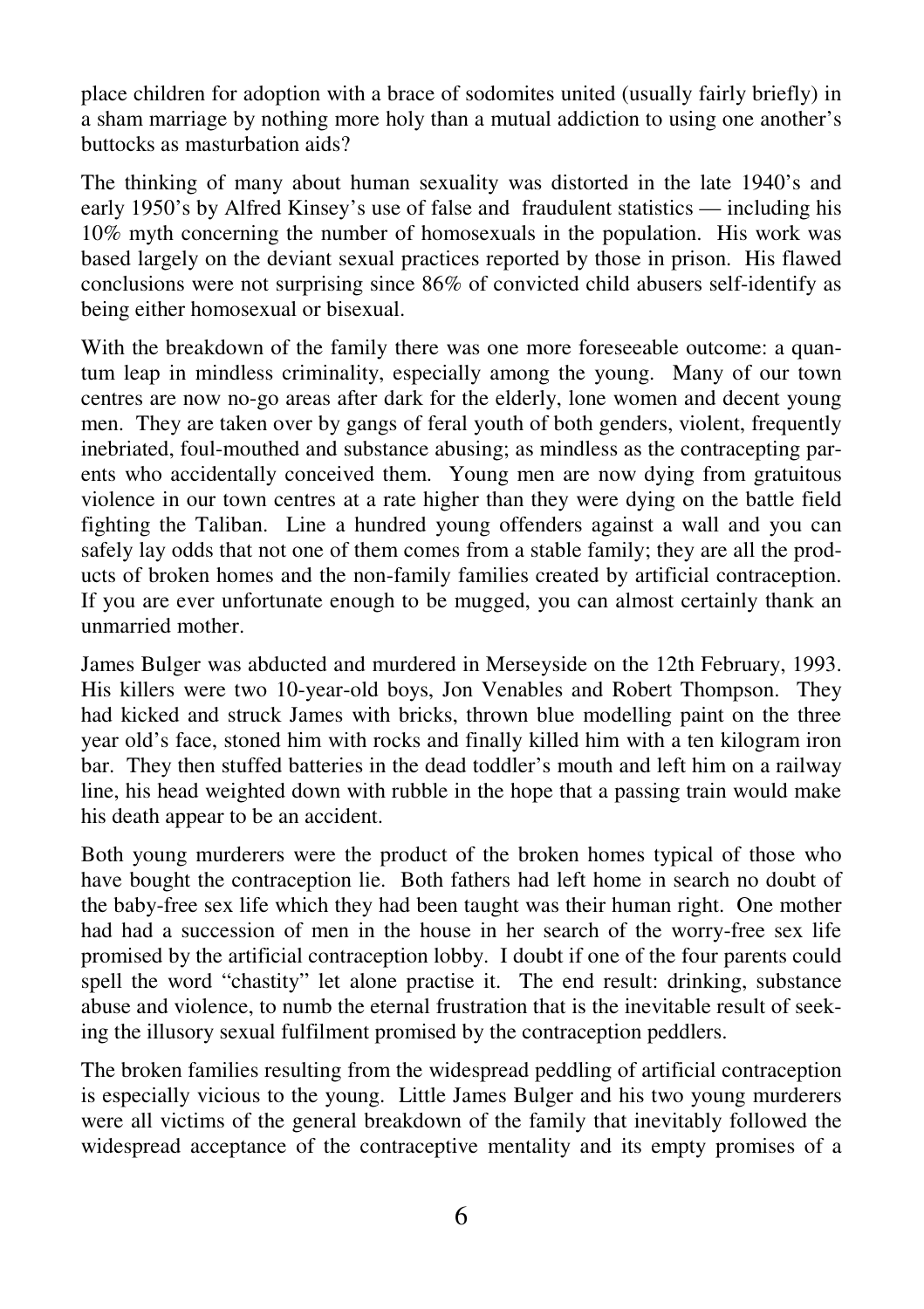worry free fulfilling sex life for all from pre-puberty to death, whether married or single.

Have we reached the end of the deluge of sewage unleashed by the acceptance of artificial contraception? I very much doubt it. Whilst I have a great deal of sympathy for the prudent Irishman who said that he preferred to prophesise after the event, I am prepared nevertheless to stick my neck out and say that there will be another attempt to legalise incest in the next decade or two.

The age old taboos against incest arise from the fact that children born of such relationships are frequently physically and mentally retarded. But if sexual intercourse has nothing to do with the conception of children, what's wrong with incest? Further, we now have the technology to detect the mentally and physically retarded in the womb and cull them before they see the light of day. No lesser body than Liberty was campaigning thirty years ago for the decriminalisation of incest. I remember one young spokeswoman for this outfit being asked, *"What about the issue of fathers abusing their daughters?"* She responded to the effect that if it was consensual it was nobody's business, if it wasn't, it should be an issue for the Social Services not the courts. She did not explain why an abusing father should give two hoots for the Social Services if they were not backed up by the courts. This campaign failed at that time because it lacked sufficient public support. The contraceptive mentality needed a little more time to corrupt the collective sub-conscious. But now we have swallowed sodomite adoption, public opinion should prove far more malleable. I have already seen a couple of dramas on television where it was sympathetically revealed that a nice co-habiting couple were actually a brother and sister who had decided to bravely challenge the religious [sic] taboos - the softening up process is already under way. After all, if sex is only about emotional attachments, and not procreation (a premise we swallowed when we legalised artificial contraception) surely incest could be a positive thing?

Once incest is legalised and society has grown used to the idea, there will be a push to legalise paedophilia. It will be called inter-generational sex and sold under the banner of children's rights. There is already a political party in Holland dedicated to this end. And why not? If I have a right to a sterile sex life, and I am aroused by children, and the child is willing, what has it to do with anyone else? After all, society has already swallowed the idea that if I am aroused by something as disordered as my own gender, that's fine - even normal. On what possible logical grounds do I discriminate between one person's sexual disorder and another's? Not so long ago we had a politician handing out condoms to 11-year-olds. A couple of years ago Boots was handing out the Morning After Pill to any child who asked for it and no questions asked. It is only a matter of time before we see a play on television featuring a teacher sleeping with one of his students, and it will be portrayed as meaningful, deep and consensual a brave couple breaking the irrational taboos of society. After all, if sex is only about emotional attachments, and not procreation (a premise we swallowed when we legal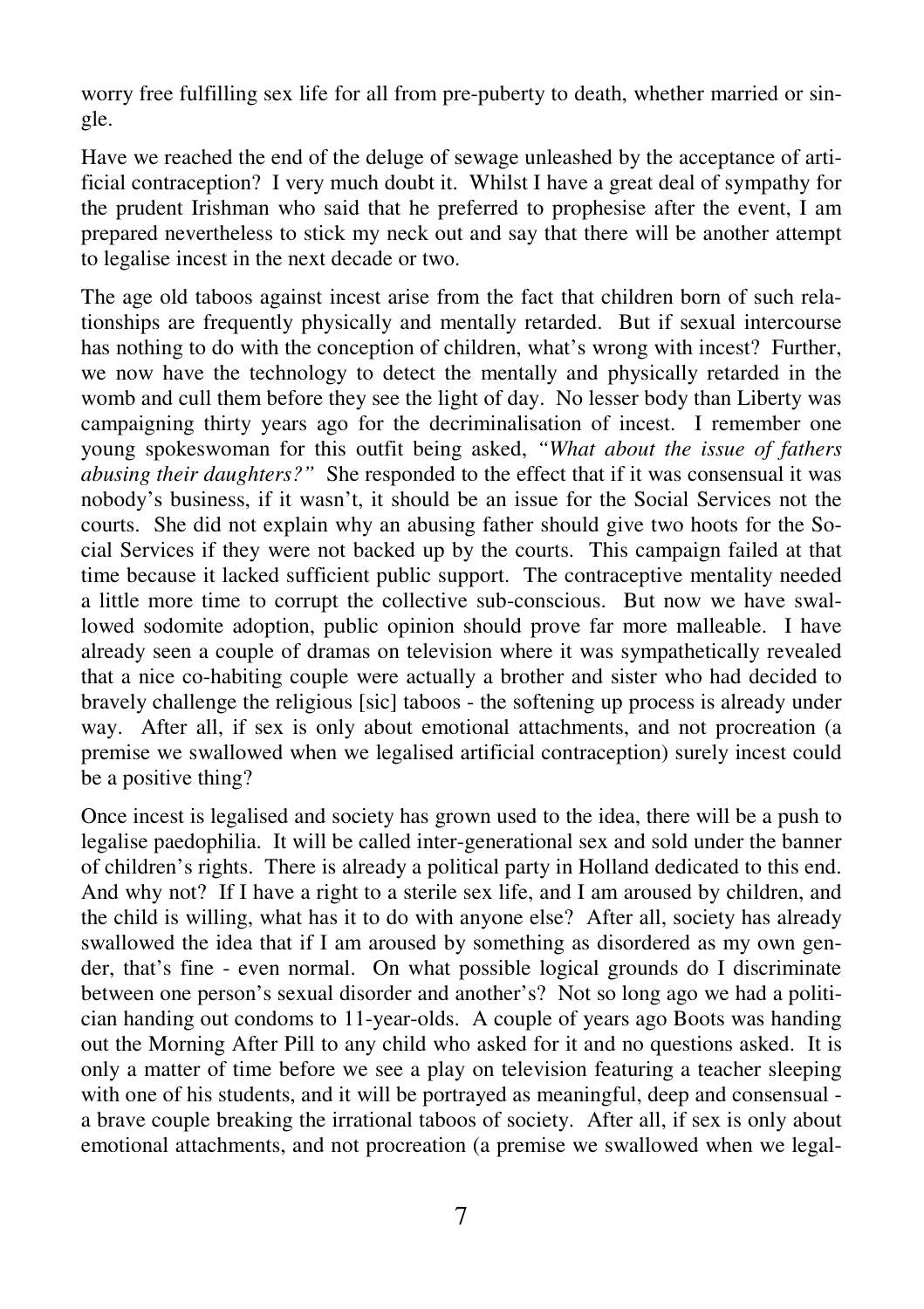ised artificial contraception) then why not promote paedophilia - what's wrong with an adult and a child being emotionally attached, for heaven's sake?

It is instructive, is it not, that in the media feeding frenzy on the left over Governor Palin's 17-year-old daughter being pregnant, the objection was not to her having sex outside of marriage, the objection was to her getting pregnant? There you have the corruption of the human sub-conscious by the contraceptive mentality demonstrated in neon letters. A man sleeping with a seventeen year old unmarried child is not a problem, but that she should bear a child! - now there is real evil for you. No other generation since Adam and Eve would regard the conception of new life as anything other that a blessing to be celebrated, yet the contraceptive mentality has reduced it to the ultimate evil.

I have no doubt that sooner or later the laws and taboos banning bestiality will fall. In England the law will simply be ignored, or not enforced. In America someone will challenge the law under the newly discovered constitutional right to privacy. A campaign in the States to achieve this is already under way under the slogan, "If the animal doesn't mind, what business is it of yours?" Interestingly, the leader of this campaign is the same homosexual thug who led a homosexual mob into the headquarters of the American Psychological Association and threatened to trash the place if they did not remove homosexuality from their list of personality disorders. The American Psychological Association up until then had listed homosexuality as a personality disorder. It was removed from their list, not as the result of science, less still any advances in psychology, but in response to threats of violence from the sodomite collective – this is what passes for science in the secular liberal asylum. It may be of interest to note that the German Nazi Party sprung from the loins of homosexual thugs from the "butch" wing of the homosexual collective.

Since it is only in our maleness and femaleness that we are made in the image and likeness of God, the destruction of the concept of gender is perhaps Satan's greatest accomplishment. Moreover, since the sacramental marriage of a husband and wife is used to image the relationship of Christ and His Church, even the idea of same-sex "marriage" is a sacrilege. Therefore I just don't see how a God of Justice can tolerate such a diabolical mockery of His divinely ordained institution of marriage for very long. The same man to whom our Lord entrusted the Keys to the Kingdom warned us that: "…in the last days there shall come deceitful scoffers, walking after their own lusts… " (2 Peter 3:3).

Today, it is not merely what scholars call the "Sexual State" driving the agenda, but the World Health Organization has now muscled in on the act. World Health Organization (WHO) sexuality education guidance recommending that children under four should receive information about masturbation and their "right to explore gender identities". They further recommend that children aged 4-6 should be given information about "same-sex relationships" and the "skills" to "consolidate their gender identity"; that children aged 6-9 should be given information about "the positive influence of sexuality on health and wellbeing"; and children aged 9-12 given information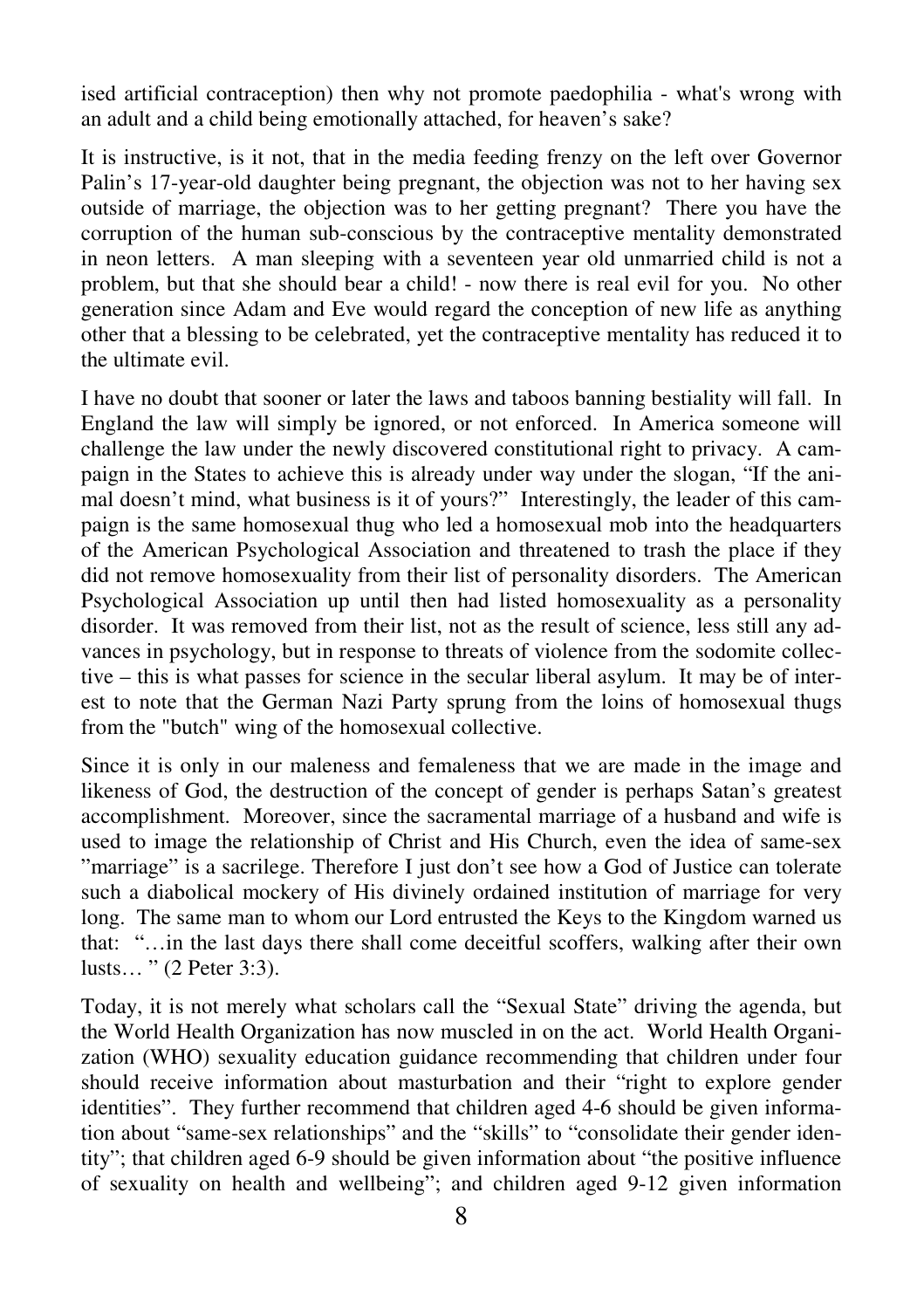about "first sexual experience" and "gender orientation" as well as the "skills" to "Enable children to…make a conscious decision to have sexual experiences or not".

So is there no hope then? Strangely, I believe there is. Just as the acceptance of one depravity after another in the modern mind stems from a root, the separation of sex and babies in the human subconscious, a state of mind that is the fruit of the promotion of artificial contraception, so the opposite is also true. If you can recreate in the sub-conscious the truth that sex is about babies, people will begin to reject depravity such as abortion, homosexuality, transgenderism etc. It's very early days, but there are signs of this already happening in some parts of the world. Paraguay has recently declared itself officially a pro-life, pro-family nation and is defunding LGBT programs. Brazil, under Jair Bolsonaro, is removing LGBT propaganda from its schools. Russia has criminalised the promotion of homosexuality. The US state of Idaho has just banned transsexuals from participating in women's sports, and Trump has banned them from the military. Poland is increasingly clamping down on abortion. And Hungary, the jewel in the crown, a couple of years ago set about promoting traditional marriage and child bearing, and they have been extraordinarily successful. This reuniting in the Hungarian mind the truth that sex and babies are intimately connected has lead to yet further rolling back of modern depravities. It is now illegal in Hungary for homosexuals to promote their vice to the young. And just this March, the Hungarian parliament passed a law that made it illegal for a transgendered person to describe themselves on official documents as anything other than their true biological sex. Hungary has also recently outlawed gender reassignment surgery. And, as of writing, they have just defunded gender studies in Hungarian universities; one of the ministers quipping, "Who's ever heard of anyone wanting to employ a gender-ologist?" - indeed. Most surprising of all, Britain's government, under Boris Johnson, is set to ban gender reassignment surgery for anyone under the age of eighteen, so no more Dr Frankenstein cutting off your child's genitalia behind your back.

So there are small signs of hope: the secret is reattaching sex and babies as two sides of the same coin in the human sub-conscious. And this may not prove as difficult as it first sounds, for the lie always requires vastly more energy to keep afloat than does the truth. The Sexual State, in order to keep its lies in play, is like a man riding a bike on a treadmill; he has to keep pedalling like crazy just to go nowhere or else he will fall over. The separation of sex and babies in the human sub-conscious is an artificial construct that was imposed on us by the elite of the Sexual State; it was never something that arose spontaneously from the grassroots. And precisely because it is an artificial construct, it needs constant propaganda (such as ever more sex-ed in schools) to keep it afloat. Once we see this, the forts of the Sexual State no longer appear as impregnable as they may once have seemed.

The counter charge at the moment is being lead by a small band of brave Catholic and Orthodox believers. Ultimately, I believe to make significant progress, it will need the Church to end its flirtation with the world and return to robust good health under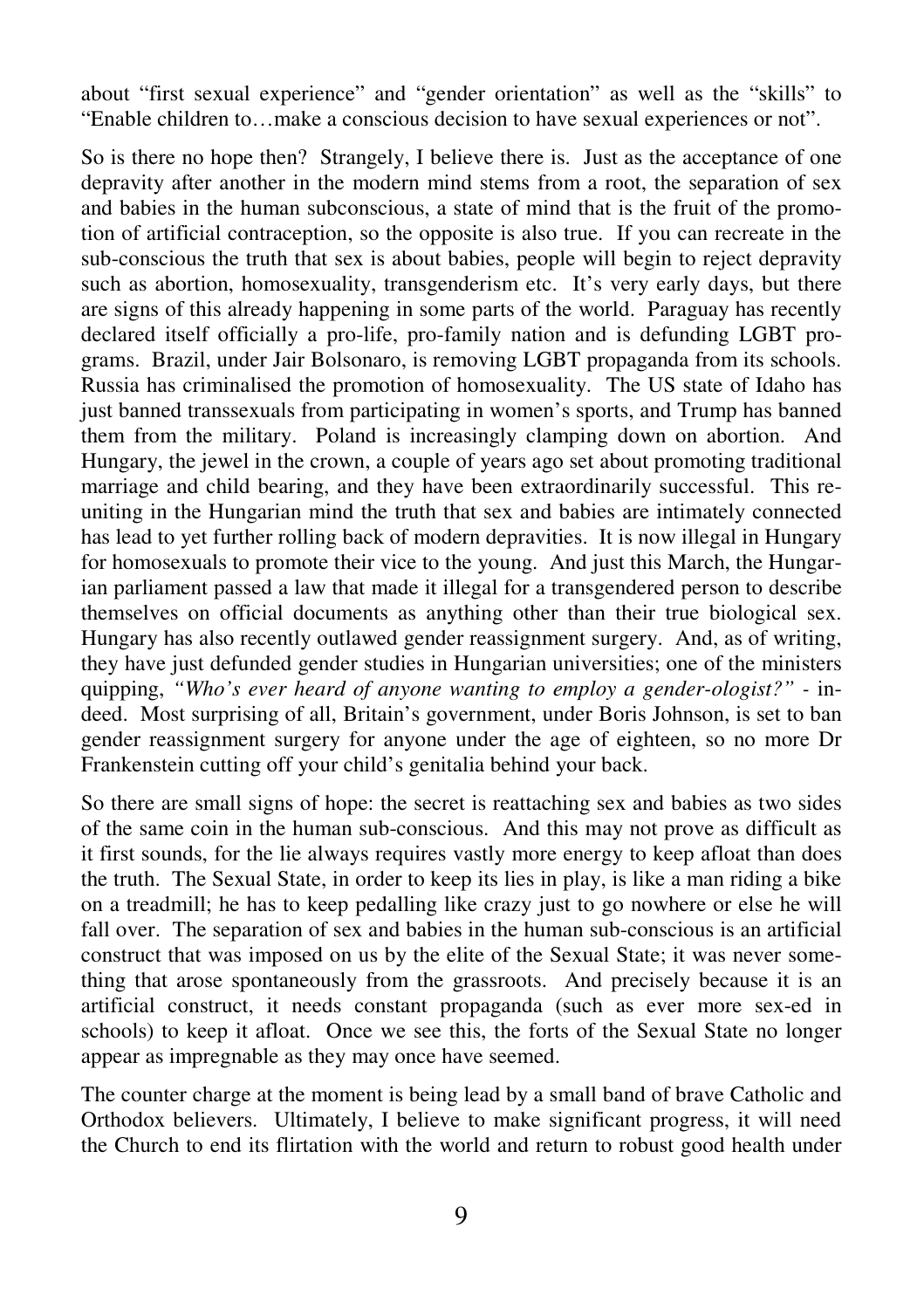the leadership of a holy pope, and for that end we must keep praying without ceasing, especially offering up our daily rosaries.

#### **PEEP'S FREE LENDING LIBRARY**

PEEP has launched a new mission: a free lending library. It gives me great pleasure to announce this because I firmly believe that putting good books into the right hands can be life changing for the individual, and help transform the world for the better one soul at a time.

At the moment there are twenty books on offer, but eventually, we hope to increse this to around a hundred. The books available will not just be strictly religious, because it is important to challenge the left's Christophobic narrative both



within and without the Church. It is the same beast, whether it's promoting sodomy within the Church or teaching four year olds to question their gender in state schools, or promoting tribal hatred at a BLM rally - and we need to challenge and expose the lies of the God-hating left at every opportunity.

You can access the library by going to PEEP's homepage at https://www.proecc.com/ and then selecting "library" from the main menu at the top. Initially, you will find the books in a pretty random order, but that's okay whilst we only have twenty. As the library grows, we will try to categorise them in a more helpful manner.

Obviously, this is a big leap of faith. Buying, stocking and distributing books is clearly expensive, and unless people are generous with their donations it could quickly become unsustainable. However, I do not expect this to be a problem, God is good and our readers have always been splendidly generous in their support in the past.

#### **STUDY: RELIGIOUS PRACTICE HUGELY REDUCES 'DEATHS FROM DESPAIR' Developed from essays by Thomas D. Williamson, PH.D and Dr Susan Berry.**

Frequent attendance at religious services dramatically reduces deaths from despair according to a study by researchers from Harvard University. "Deaths from despair" is defined as "deaths from suicide, unintentional poisoning by alcohol or drug overdose, and chronic liver diseases and cirrhosis,"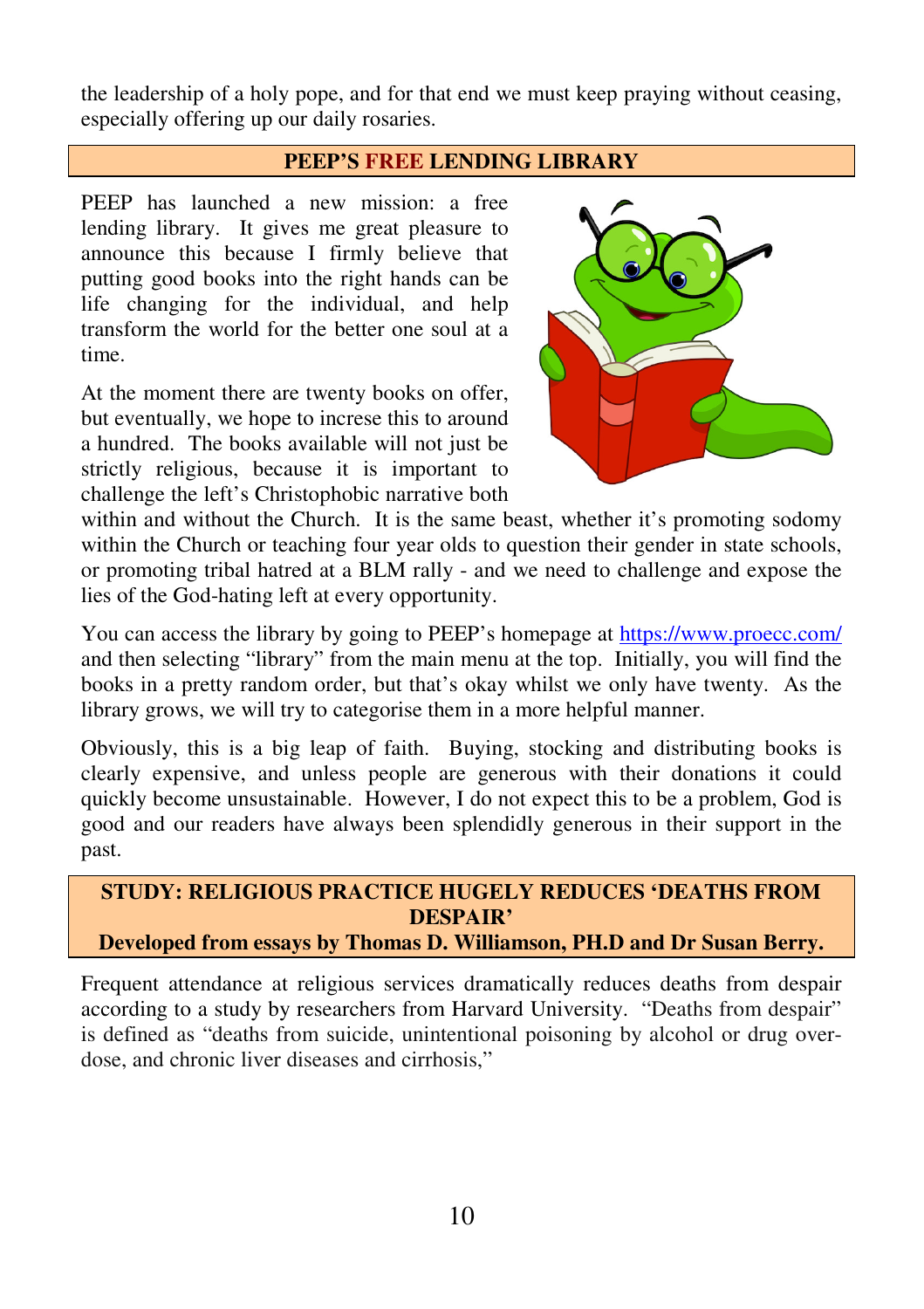The study, led by Dr Ying Chen of the Department of Epidemiology at Harvard's T. H. Chan School of Public Health, found that *"attendance at religious services at a minimum of once per week"* was associated with a 33% lower hazard of death from despair among men and an extraordinary 68% lower hazard of death from despair among women, compared with non-church-goers. The



team studied a group of over 100,000 nurses and health care professionals in the United States for a 17-year period and finally published their results this year.

The research was commissioned because the increase in such self-inflicted deaths is now on such a scale that it is considered to be a public health crisis.

The results should not come as a surprise to a traditional Catholic. If we are made to know, love and serve God in this world, and to be happy with Him for ever in the next, it should not come as a bolt from the blue that those who seek to fulfil their purpose, however imperfectly, are likely to be more content and happy than those who deny their very raison d'être. *"Because God has made us for Himself, our hearts are restless until they rest in Him" -* St Augustine.If a computer had a soul, it would be reasonable to presume that it would be more content performing calculations than serving as a door stop, i.e. it would find more contentment serving the purpose for which its maker intended it.

Indeed, it is precisely because man has a God-shaped hole in his soul, that when you remove him from the one true faith, nature, abhorring a vacuum, tend to fill the hole with all sorts of weird things. This is why global warming, the response to Covid-19 and veganism have all rapidly morphed into quasi-religions beliefs.

The Harvard study corroborates the results of similar studies linking religious practice with mental health. In a 2015 article in the *Psychiatric Times*, for instance, Drs Rob Whitley and Eric Jarvis insisted that tapping into religious faith is important for assisting patients in their recovery. *"Religiosity has consistently been identified as a factor that can promote healing and facilitate recovery amongst those with various physical and mental illnesses,"* the authors observed.

Most of the people conducting this research are atheists, so it would be unrealistic of Catholics to expect anything more than shallow conclusion from the study, but, credit where credit is due, at least they have had the personal integrity to publish the results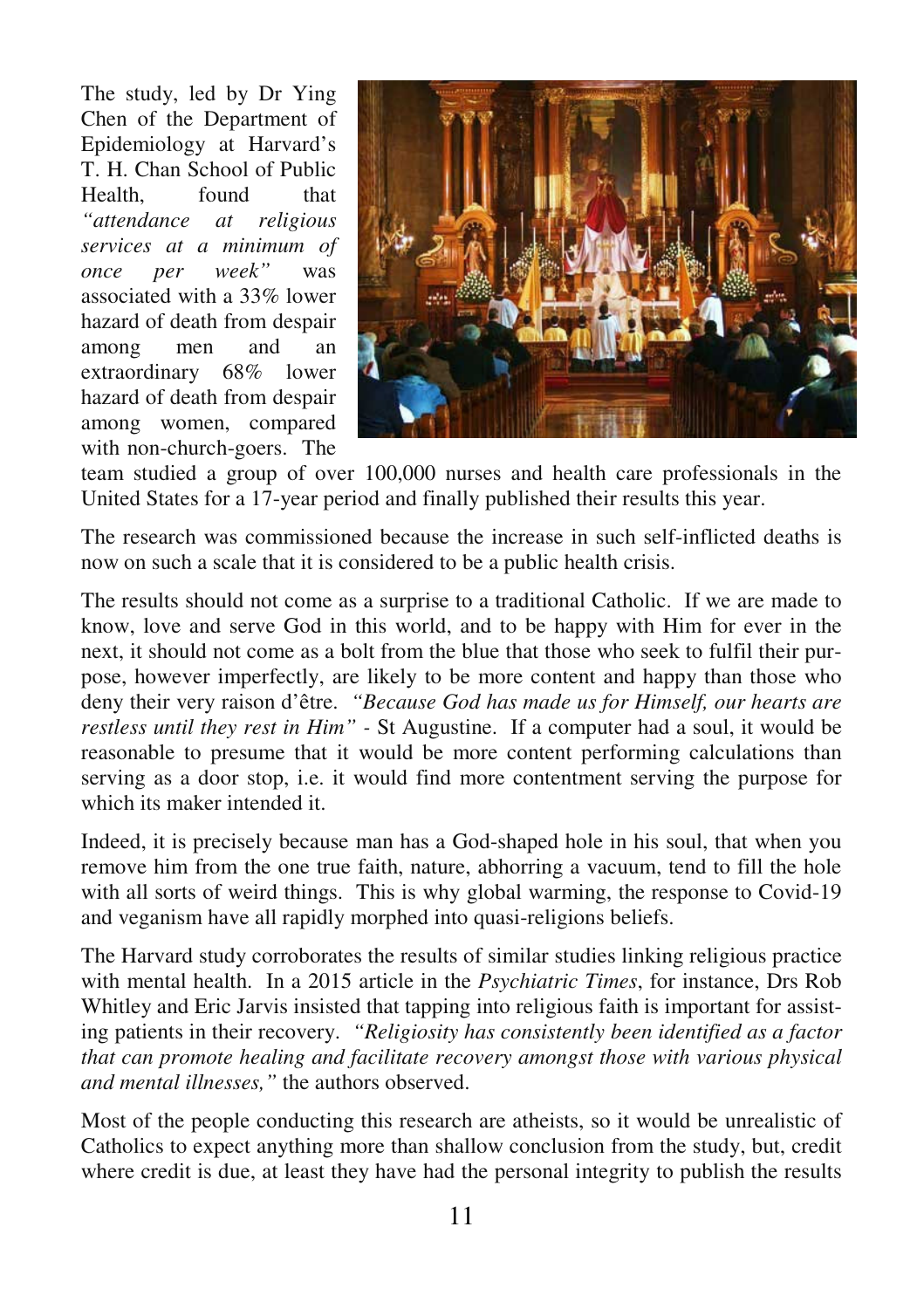of their research. And this study is merely the latest of numerous studies showing a positive association between religion and mental health. Indeed, even the godfather of psychoanalysis, Sigmund Freud himself, noted the correlation.

Whitley and Jarvis noted that their study in this area reveals that belonging to a religious community can furnish needed support during material, ethical, and emotional challenges in a person's life. The authors also noted that research indicates that religiously inclined patients naturally engage in many activities that are beneficial to their mental health, including prayer, devotional readings, listening to spiritual music, and listening to sermons on TV, the internet, or the radio. Such practices *"can also involve public activities, which are more social in orientation, such as going to a place of worship or attending a sacred-text study group,"* the authors noted. *"All of these activities can foster a sense of coherence and social support that is health-promoting and may be encouraged."* 

Given the vital ties between religious practice and good mental health, it may be considered surprising that during the coronavirus pandemic, many governments categorized church services as non-essential activities that could easily be set aside, whereas tobacconists, newspaper stands, and abortion clinics were allowed to remain open for business as usual.

## **EVEN THE OSTENSIBLY BENIGN FORMS OF ISLAM ARE DANGEROUS By Graham Moorhouse (developed from an essay by William Kilpatrick)**

 *"True Islam is a religion that wholly rejects all forms of terrorism."* So claims a pamphlet put out by the True Islam Campaign. The pamphlet lists ten other truths about *"true Islam,"* including *"True Islam believes in the equality, education, and empowerment of women," "True Islam encompasses the universal* 



*declaration of human rights,"* and *"True Islam recognizes no religion can monopolize salvation."* Each *"truth"* is accompanied by a page or so of text quoting from the Koran and other Islamic sources to support the assertion. The True Islam Campaign says that it hopes to counter the menace of extremists like ISIS, which, it claims, is fuelled by ignorance of Islam.

The pamphlet even comes with an invitation to an Iftar dinner (the dinner that ends the fast each day during Ramadan): *"Be our dinner guest. Meet your Muslim neighbours. All welcome."* The invitation even includes a *"Find a Mosque near you"* button. Who could possibly object? After all, most believe that the vast majority of Muslims are moderate, and this looks like just the group to promote the moderate case.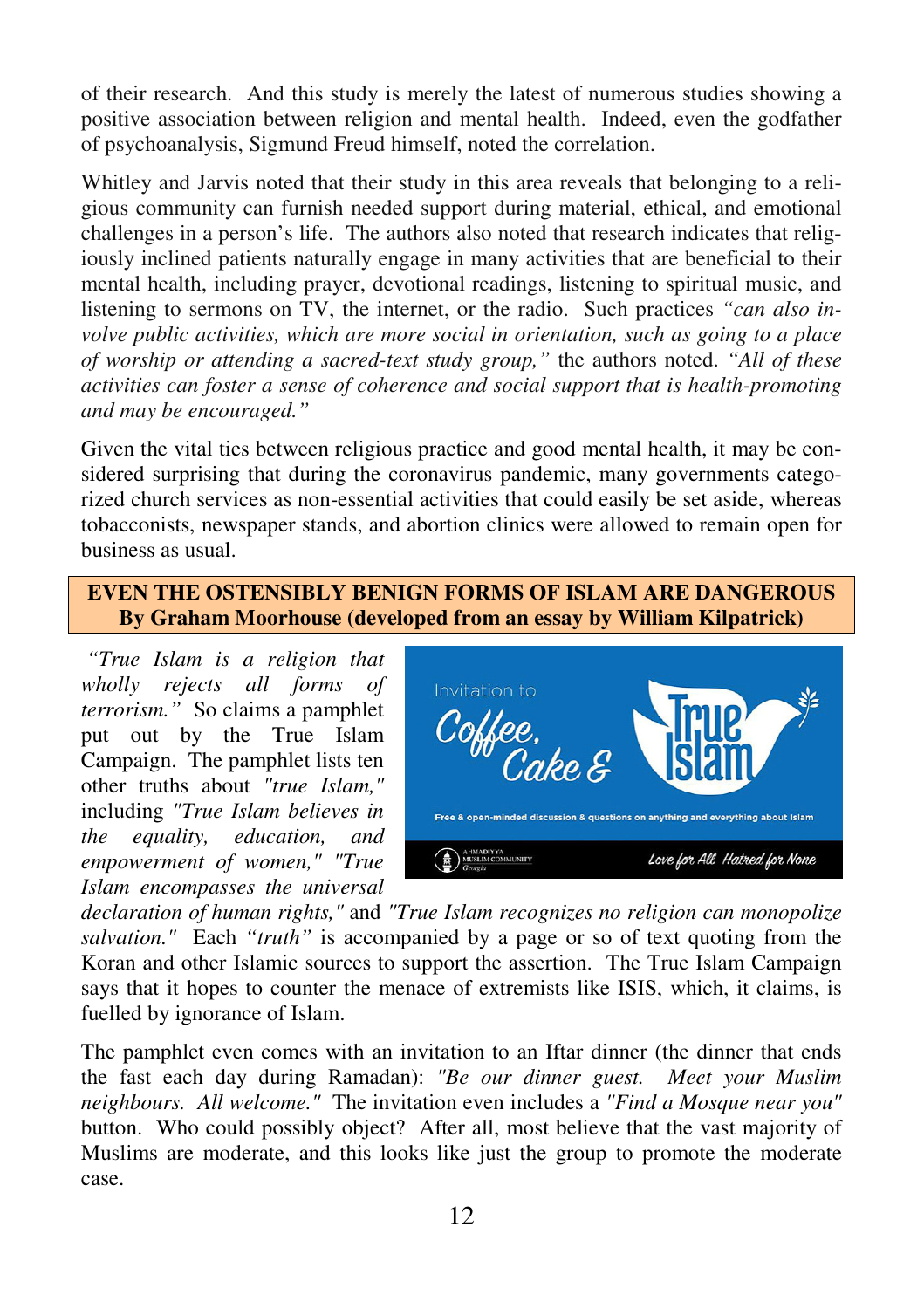However, there is one small problem. Although the campaign claims to express *"the values, beliefs, and ideals of the entire Muslim community,"* it categorically can do no such thing. This campaign is sponsored by the Ahmadiyya Muslim Community in the U.S., and since all the Ahmadiyyas in the world make up far less than one percent of the world's Muslim population, they manifestly do not speak for the *"entire Muslim community."* What's more, the Ahmadiyya (or Ahmadi) sect is regarded as a heretical group by mainstream Muslims, and is often cruelly persecuted by other Muslims.

Mainstream Muslims have many reasons for classifying Ahmadis as heretics, but the chief reason is that their founder, Mirza Ghulam Ahmad (1835–1908), denied that Muhammad was Islam's final prophet. Ahmad claimed that he himself was a prophet who had received divine revelations. Not only that, he also claimed to be the longawaited Mahdi, as well as the Messiah whom Muslims expect to appear in the end times.

We might well wish that his claims were true, especially his claim that he had been chosen by Allah to renew Islam. It would be great if the Ahmadi version of Islam did represent true Islam. That's because it's a kinder, gentler religion - one that is much closer to the rose tinted fantasies of Westerner liberals.

Ahmad tried to put a smiley face on Islam. And, although he claimed to believe the Koran to be the highest authority, he cherry picked it and ignored all the hard sayings in its pages.

In many ways he was like an earlier version of Pope Francis. Like Francis, he emphasized tolerance and acceptance, he believed that spirituality was more important than doctrine, and he believed that God wills a diversity of religions. Accordingly, the Ahmadi community regards Zoroaster, Krishna, Buddha, and Confucius as prophets along with Jesus, Moses, and Muhammad. Unlike orthodox Muslims, Ahmadis tend to look at Islam as an ever-evolving faith that is in the process of syncretising a variety of religious beliefs.

The only problem with this rosy scenario is that the vast majority of Muslims roundly reject the Ahmadis. Pakistani law prohibits Ahmadis from calling themselves Muslims, Saudi law prohibits them from performing the pilgrimage to Mecca, and there is a consensus in the Muslim world that Ahmadis are not really Muslims.

It's useful to look more closely at the Ahmadis' approach to non-Muslims because they do employ methods that are similar to those used by orthodox Muslims. For example, both groups try to whitewash the more threatening aspects of Islam - such as jihad.

If you look at any Islamic websites dedicated to attracting non-Muslims, you'll most likely come away with the impression that jihad is an interior spiritual struggle against one's base desires. This interpretation is usually presented in the context of the "greater" versus the "lesser" jihad. According to an oft-quoted hadith: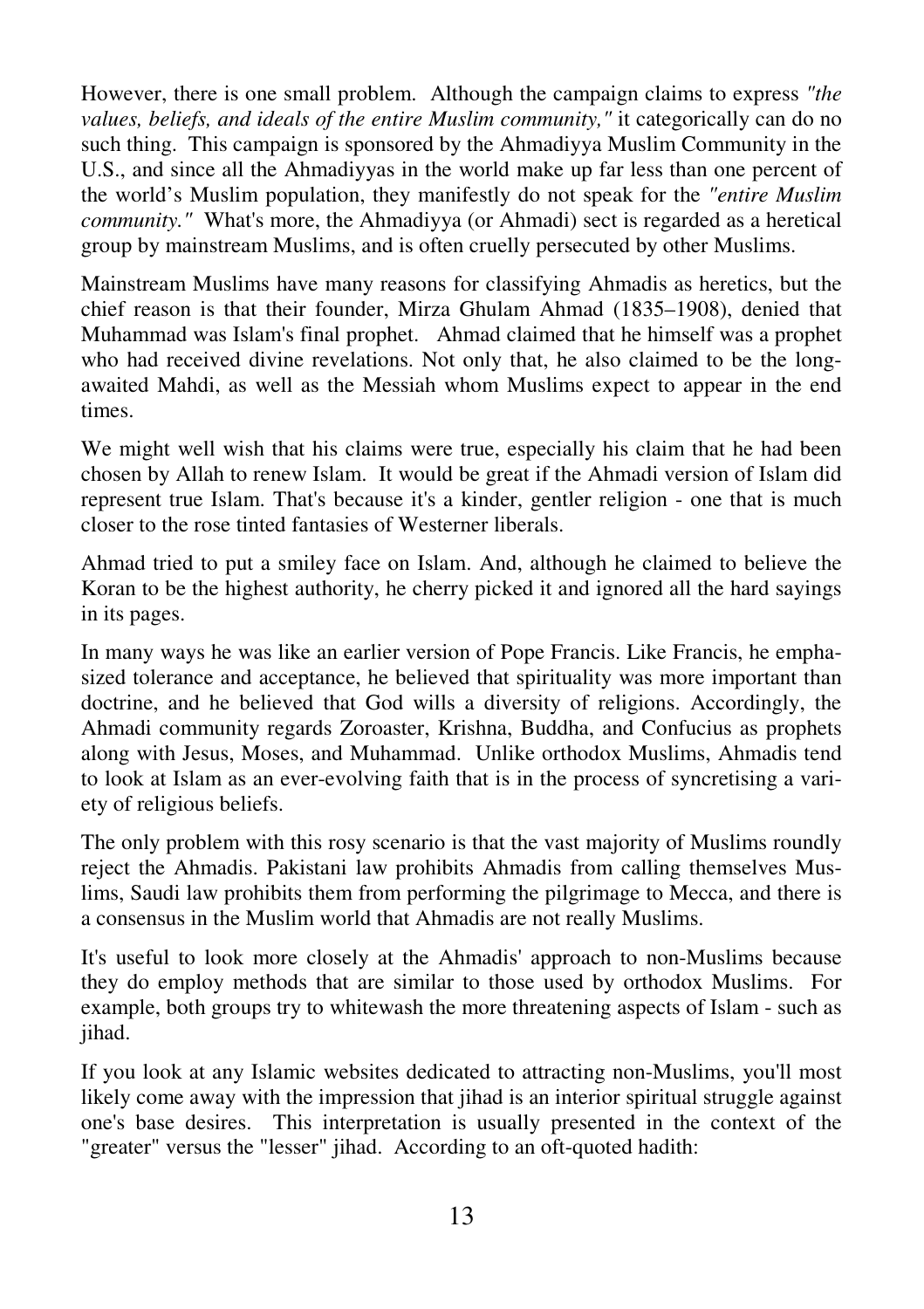The prophet returned from one of his battles, and thereupon told us, "you have arrived with an excellent arrival, you have come from the Lesser Jihad to the Greater Jihad — the striving of a servant [of Allah] against his desires." (Tarik al-Baghdadi 13/493)

Since most non-Muslims don't even know what a hadith is, they're less likely to know that many Islamic scholars classify this as a "weak" hadith, and that some consider it to be a complete fabrication. Sahih Bukhari, the most authoritative collection of hadith, contains almost 200 references to jihad, and all of them assume that jihad means armed warfare. Likewise, there are several verses in the Koran that make it abundantly clear that Muhammad considered the fighting kind of jihad to be more excellent than the praying kind (Quran (9:5)

> "And when the sacred months have passed, then kill the polytheists wherever you find them and capture them and besiege them and sit in wait for them at every place of ambush. ... ."

Another ruse used by both Ahmadis and mainstream Muslim apologists is the selective use of quotations. For instance, a handful of verses from the Koran which suggest that Islam is a peaceful religion will be produced, but none of the over one hundred verses which advocate violence will be mentioned.

Perhaps the most frequently cited verse is 5:32. The True Islam pamphlet puts it this way:

> The Holy Quran recognizes the sanctity of all human life: "Whosoever killed a person … it shall be held as if he had killed all mankind; and whoso saved a life, it shall be as if he had saved the life of all mankind" (5:32).

Again, who could object? But though the verse sounds reassuring, some qualifiers have been left out of the Ahmadi excerpt. For one thing, it's not mentioned that the verse is adapted from the Torah. For another, the qualifying clause, "unless it be for murder or for spreading mischief in the land," is left out. But the biggest omission is the absence of any mention of the very next verse:

> Those that make war against God and His apostle and spread disorder in the land shall be slain or crucified or have their hands and feet cut off on alternate sides, or be banished from the land (5:33).

Since Muhammad considered anyone who rejected his message to be spreading disorder ("mischief" in some translations) in the land, verse 5:33 effectively cancels the peaceful verse that precedes it. Moreover, a few verses further on we read: "As for the man or woman who is guilty of theft, cut off their hands to punish them for their crimes" (5:38).

It's not just Ahmadis who leave out the amputation and crucifixion verses. Muslim apologists who cite the saving-all-mankind verse do likewise. Non-Muslims need to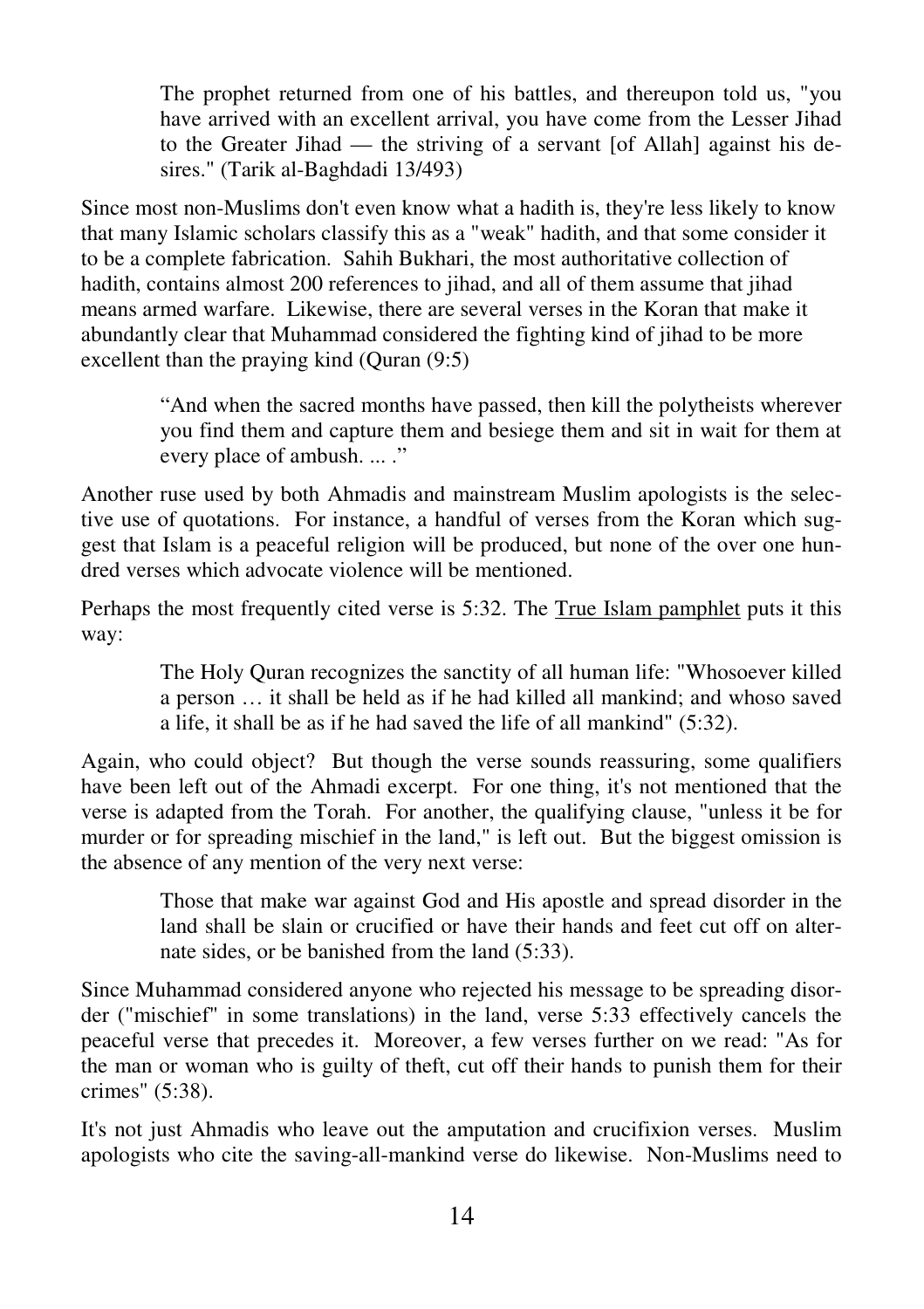be on their guard when perusing this kind of literature because it is intended to deceive.

As one last example, let us take the True Islam claim that *"True Islam encompasses the universal declaration of human rights."* Here they're counting on the generally low level of historical knowledge that afflicts the "woke" generation. The fact is, most Islamic nations were unhappy with the UN's Universal Declaration of Human Rights, and as a result the member states of the Organization of Islamic Cooperation met in Cairo in 1990 to adopt the Cairo Declaration on Human Rights in Islam. The Cairo Declaration guarantees many of the same rights as the UN declaration, but it makes them subject to the limits set by sharia law - which means that the "guarantee" doesn't count for much. So, once again, the True Islam claim turns out to be deceptive.

But, one might ask, why focus on the Ahmadis? What's the point of beating up on a relatively benign branch of Islam? What harm would it do if someone were to convert to this moderate belief system?

There are three reasons. The first is that the Ahmadis use deceptive recruitment techniques that are comparable to those used by other Muslim groups. It's important to be forewarned about these misleading practices because the average person won't notice them. He won't notice the selective use of quotations or that various claims are often in conflict with historical facts. The Ahmadi pamphlet warns that ignorance of Islam fuels extremism, yet it deliberately leaves the reader ignorant of huge chunks of Islam, as do other Islamic sites.

The second reason to worry is that a convert to Ahmadi Islam doesn't necessarily remain an Ahmadi. There's a phenomenon among new converts to fundamentalist and evangelical Christianity called "faith tripping," whereby the new Christian goes from church to church or denomination to denomination in search of a more intense religious experience. Ahmadis are not exempt from this temptation, and they may be more prone to it since they emphasize openness to other traditions.

In addition, new converts tend to be more zealous than cradle believers, and they are anxious to learn as much as they can about their new faith. This is not something to worry about with Christian converts, but with Muslim converts it's an entirely different matter. Indeed, a significant number of jihad attacks are committed by recent converts to Islam. Moreover, a number of studies have shown a link between increased devotion in Muslims and increased radicalization. Not satisfied with the bland expression of faith offered by the Ahmadis, a new convert who goes deeper into Islam will discover that the so-called extremists are actually the ones who are faithful to the core teachings of Muhammad, not the Ahmadis. The Ahmadi experience can be likened to a mild drug that may serve as an entrée to the use of more powerful and dangerous substances.

The third reason to be concerned is that even those who aren't converted by reading a True Islam type pamphlet will still form an impression. And for many, it will be a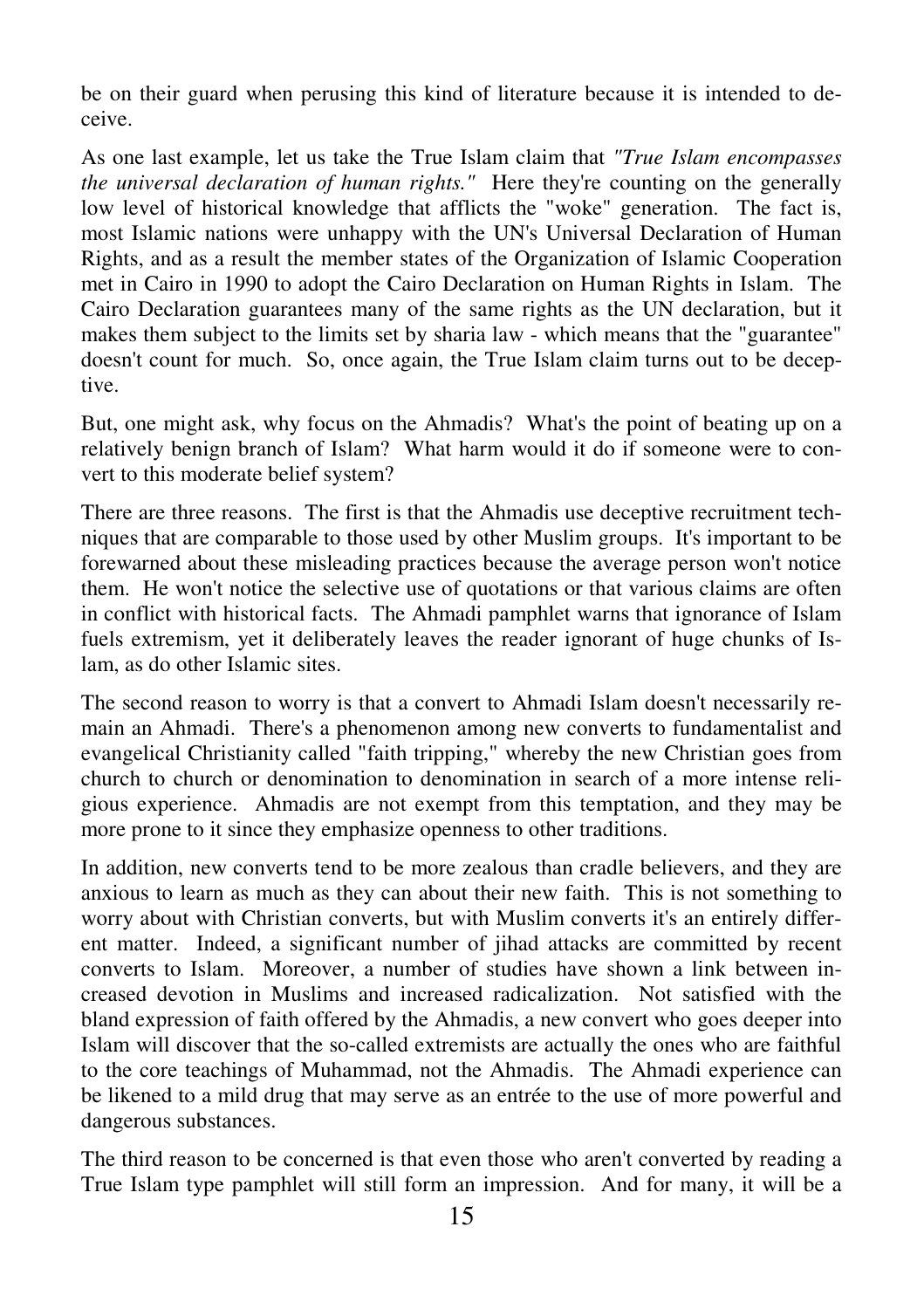positive impression. After all, the campaign claims that true Islam is against extremism, for the empowerment of women, and for universal human rights. A typical reader might conclude: *"This is not for me. I'm satisfied with my own faith. But it's nice to know that Islam really is a peaceful religion."*

What he reads doesn't persuade him to convert, but it does confirm the Disneyfied version of Islam he has learned from other sources: the mainstream media; his teachers; and his priest, minister, or rabbi. The fact that the majority of "meet-your-Muslim-neighbour" get-togethers are sponsored by churches speaks volumes about Christian naïveté in this matter. What Christians generally learn in these encounters is a pre-packaged and highly sanitized version of Islam.

In summation, the chief danger of Muslim proselytizing is not that it leads to a flood of conversions to Islam, but that it confirms our absurd complacency about it. It reinforces the consoling but unexamined assumptions that are already prevalent in our society, namely, that Islamic values are just like our own, that Islam is a moderate religion, and that there's nothing whatsoever to worry about.

## **RACE IS JUST A RED-HERRING TO DISTRACT US FROM WHAT IS REALLY HAPPENING Developed from a Lecture by Patrick Coffin**

Well, first it was the virus now it's the violence. The violence that we have been seeing in American cities, and across the world, did not arise in a vacuum, and it was not caused by the death of George Floyd, a violent criminal who tragically suffered a heart attack while being arrested by a seemingly recklessly violent policeman - may poor George rest in peace.

The hysteria over racism in the air right now is a red herring to distract you from what's really going on. And what's really going on is a war between those who want to repair and improve the DNA of America's and Europe's foundations and institutions and those who want to take a wrecking ball to all of it.

Parents, what did you think was going to happen if you sent junior into the intellectual chaos known as the modern University. It's a bad idea factory, junior is going to learn Marxism from day one, and all its various subgroups, and all its props, like atheism and materialism and feminism. He will learn to hate his country. He will learn to think of the institution of marriage as oppressive. He will be brainwashed to think that sexual liberation is a form of freedom instead of a form of slavery. He will worship relativism, not realizing that relativism is self refuting. And he will almost certainly lose his faith in the God-man, Jesus Christ. In short, junior will drink deep the Kool-Aid of all the enthusiasms of the 60s that have been skilfully repackaged and rebranded by the left.

Let's face it, the left has done a brilliant job at language branding. They're really good at it. Language is the part, the narrative is the whole. He who controls the one controls the other. Back in the 1960s the Black Panther movement didn't really get off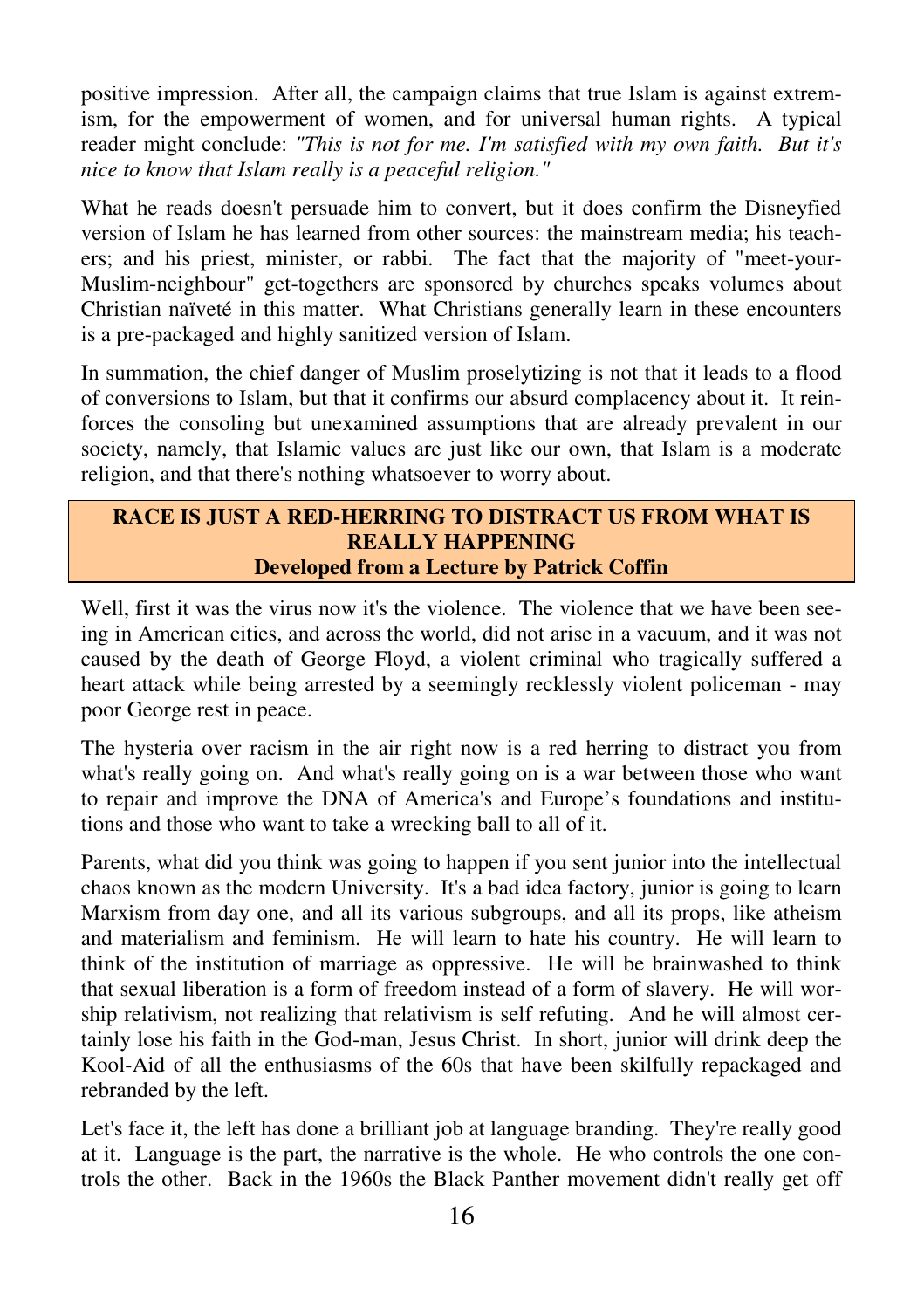the ground, didn't really get traction with the broader population, but by rebranding the radical agenda as Black Lives Matter, it's brilliant because if you object to even one drop of their goals, you're instantly accused of not caring about black lives. It's right up there with pro-choice as slogans go, what are you, are you saying you're against choice.

One of the ironies of modern so-called higher education is that the undying devotion to critical thinking does not translate to thinking critically about the very agenda sold to you by Professor deconstructionism, so what happens is we have whole armies of young people who are burdened by mountains of student debt and they can tell you all about queer theory, they can cite studies to do with gender and neo-colonialism, they know Marx and Hegel, but unless you want your post-graduation job to involve saying things like, "Would you like special sauce with that," you're not going anywhere, which means you have a lot of time on your hands, which means you become a sitting target for radicalization by the Christophobes of the left..

Terrorist groups like ANTIFA and BLM exploit all of this, and suddenly even kids from good families feel like they have a mission in life. They're going to fight oppression, they're going to denounce fascism, blah blah blah. And aiding and abetting the leftist professors and college administrators who have shaped junior for four years or more are the lamestream media whose mission is to throw jet fuel on the slightest whiff of conflict.

Give an example, check out the Drudge Report. About a year ago Matt Drudge flipped and became a Never Trumper, and since then he's also a non-stop hype salesman. Every single headline in The Drudge Report is designed for maximal fear and despair. If it's not Covid-19 sick maps, its street violence, if it's not street violence its sex robots or UFO invasion stories. Drudge has lost it and so has CNN, MSNBC, NBC, CBS, ABC, ITV, the BBC and every major mainstream media outlet that's still standing, they've all been licking their revolutionary loving chops for this kind of conflagration. They've been waiting for it so they can gin it up and turn it into something like a civil war in the making - more fear, more fear, more fear.

Fear is a much more powerful weapon against faith than doubt ever is. Doubt can purge away nonsense and get to the truth, but a fearful populace is one easy to control. Fear's the opposite of faith. And the only cure is the perfect love of God which casts out all fear.

Patrick Coffin is currently working on a book on the isms that have screwed up the world and the Church. An ism is an idea virus, it's like mental malware that infiltrates and infects the mind, and it doesn't only destroy logical thinking, it destroys your moral compass. Christians need to remember that Jesus came to take away our sins not our minds. Our minds were made to see the truth, to understand it and to live in its light. We're made to think things through, it's easy to emote, it's harder to think. And the truth isn't a book, or a program, or a thing even, it's a person, the Logos in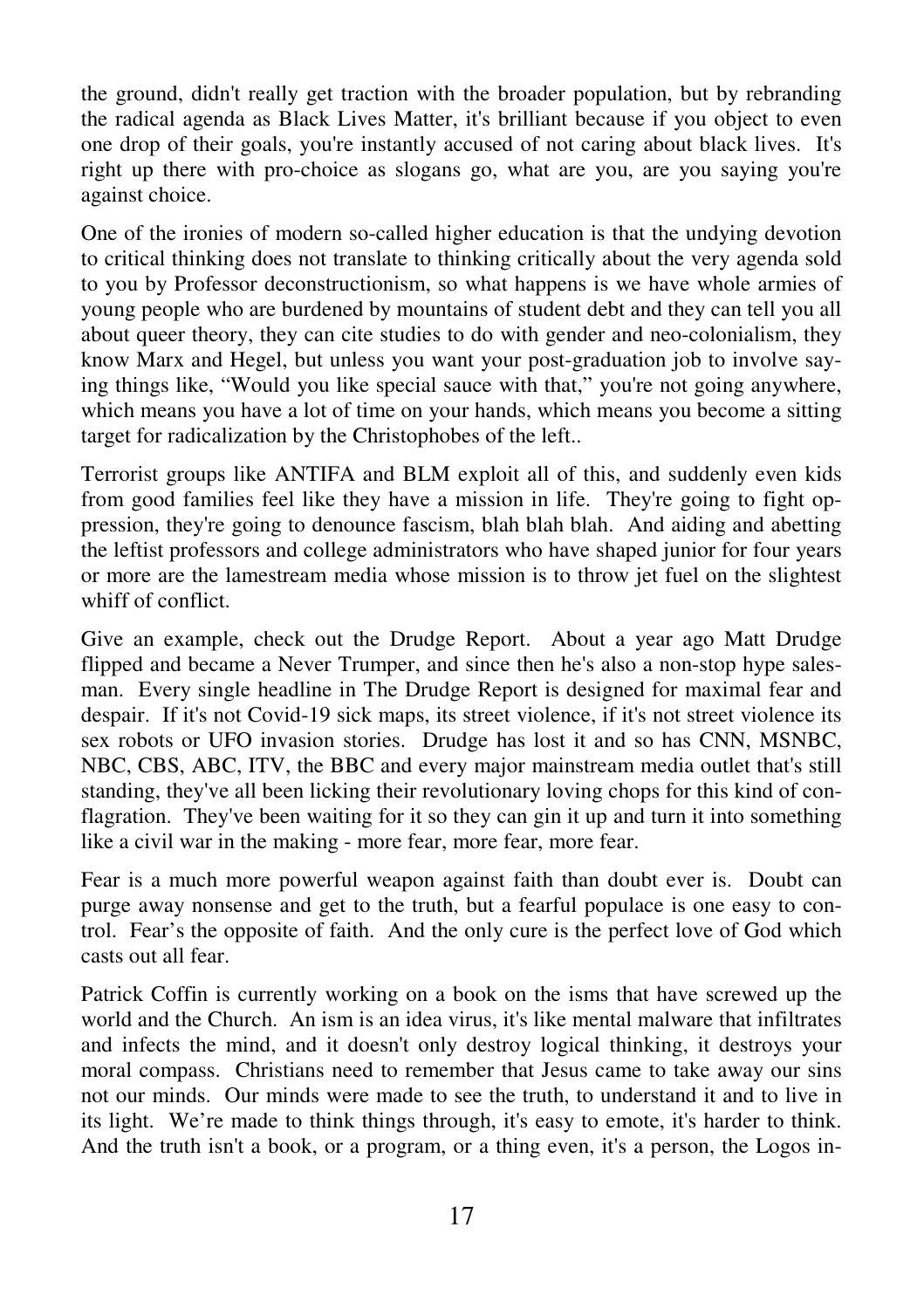carnate. And the mob violence that was loosed upon Him on Good Friday and His rising from the dead on Easter Sunday is the truth that sets us free.

In the meantime, be a saint - what else is there?

Enjoy more of Patrick Coffin at www.coffinnation.com

## **SPIRITUAL RICHES**

## **Paul McGregor explains how the traditional Mass returned to Culiacan, Mexico.**

The city of Culiacan in Mexico made headlines around the world last 17th October following a failed attempt by Mexican armed forces to detain Ovidio Guzman Lopez, son of El Chapo, the famed leader of the Sinaloa drug cartel now in a US jail. The cartel out-gunned and out-smarted government troops, forcing them to release Ovidio Guzman. Several people died on the streets of the city on what came to be called locally, 'el jueves negro' (Black Thursday).

But the previous day, another event of far more transcendental importance took place in that same city, close to the Mexico's Pacific Coast - it saw its first traditional Latin Mass in more than 50 years. You could say that true Catholics in Culiacan had their *'miercoles dorado',* their Golden Wednesday.

The historic event took place at the convent of the Carmelites of the Holy Spirit, just blocks away from the shooting and the burnt-out vehicles, and was the result of a number of fortunate coincidences, or perhaps, divine interventions.

The first had occurred a few months earlier. I was down at my local grocery store when I saw two young nuns dressed in traditional habit. Coming from Europe, and therefore more accustomed to seeing Muslim women walking the streets in full *niqab* than a Catholic nun in habit and veil, I was intrigued: perhaps traditional dress meant the Traditional Mass.

But my hopes were soon dashed. They told me they were from the Carmelite convent and we're selling raffle tickets to raise funds for their small orphanage, but they knew nothing of the Latin Mass.

#### **Latin classes**

Determined to pluck victory from the jaws of defeat, I dashed home, picked up one of the 1962 Latin- Spanish Missals I keep for just such opportunities to Proselytize, and cycled back to the store. The two nuns were still there. I handed them the Missal, telling them of the many spiritual riches they had been missing since the Council Fathers had thrust it into the dustbin of history. Confident that, once they opened it, they would want more, I gave them my phone number. Having thus cast my message in a bottle into the ocean, I return home, raffle tickets in hand, but forgetting the asparagus my wife sent me out to buy!

Three months later, having also forgotten about the two nuns, I received a phone call it was a woman's voice. I didn't fully understand the reason for the call, but, through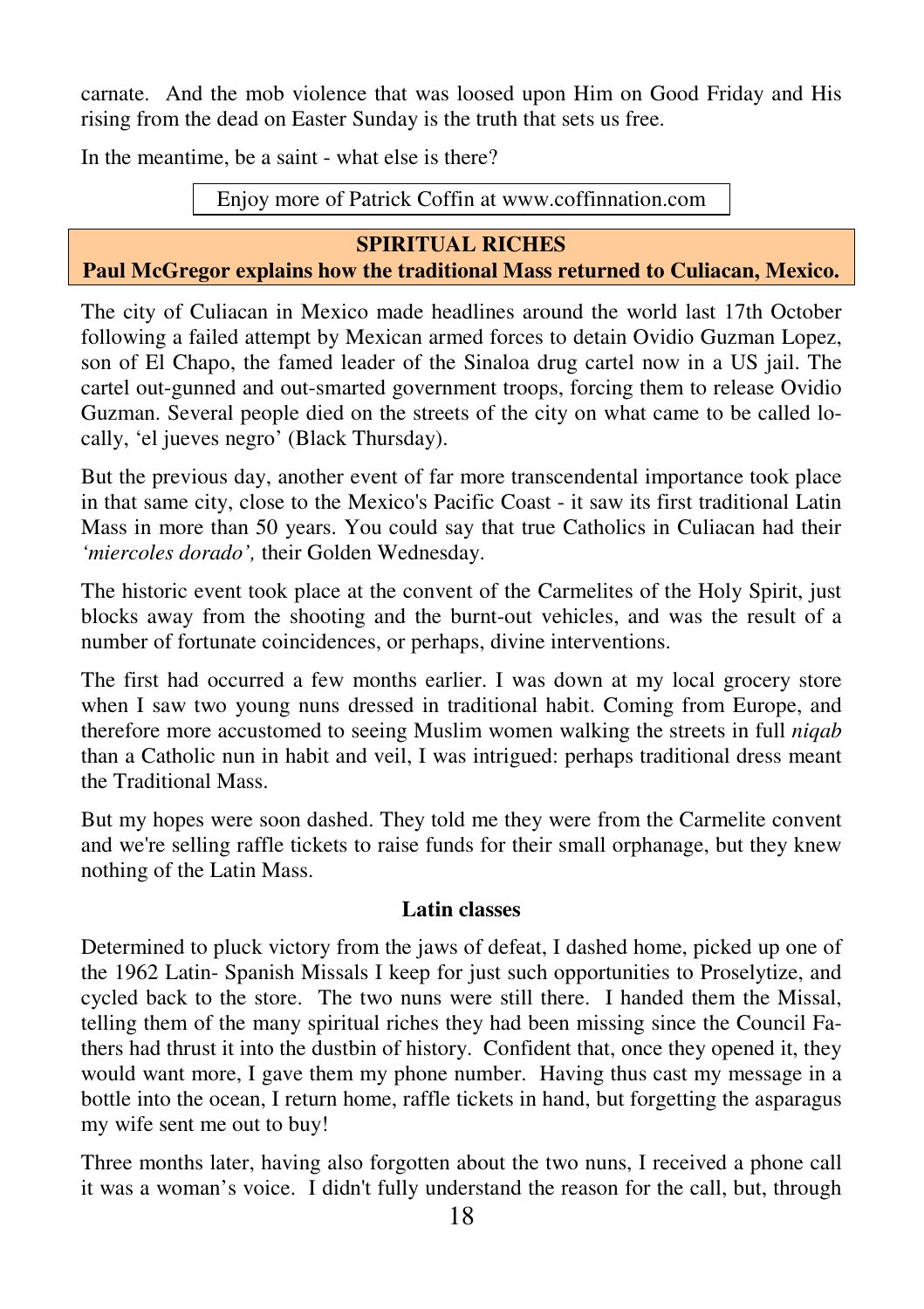the linguistic fog, I suddenly realized I was speaking to their Mother Superior. She was asking if I could give some Latin classes because they wanted to prepare for the Latin Mass. I could hardly believe my ears! I was later to learn that an elderly priest, on a pastoral visit to the convent, had seen my Missal. It had reminded him of the beauty of the sacred liturgy as he had learnt to celebrate it in the seminary. Fifty years had gone by since he had last celebrated the Latin Mass. As he told them of its glories, the sisters wanted to discover for themselves this shining jewel of their Catholic faith that had been concealed from them all this time.

The next link in the chain of coincidences, or divine interventions, was that the discovery of the Missal just happened to coincide with preparations for the seventieth birthday of a rich benefactor of the convent. For more than a year he had been imploring the Mother Superior for the Traditional Latin Mass to be celebrated on his birthday, 16 October.

Since arriving in Culiacan two years earlier, it had been my dream to one day see the Traditional Latin Mass celebrated there. In the meantime, I was forced to attend the 'happenings' that pass for the Holy Mass in most Mexican churches today, with altars modelled on Freemasonry lodges.

My suffering became most intense one Sunday when the priest, in place of the homily, projected a video on a large screen next to the altar. I have no idea what it was about since I was quickly up and heading for the door. I suspect it was about climate change, seemingly the Bishop of Rome's most pressing moral concern.

The only relief from this ugly liturgy was to be found 700km away, in Guadalajara. That city was a stronghold of Catholic resistance during the *Cristero War* (1926-29). That was when thousands of Mexican priests, religious and lay people, were exterminated under the reign of atheist terror imposed by President Calles (1877-1945). He was the Freemason who launched an all-out war against Catholicism in Mexico. Celebration of the Holy Mass became a criminal offence, punishable with death. Many, such Padre Pio (1891-1927) preferred death to relinquishing the Holy Mass.

But now, as a result of that chain of coincidences/Divine interventions, it seemed I would no longer have to travel so far. I agreed with the Mother Superior to give a series of three explanatory talks on the Mass, to prepare the sisters for the big day, 16 October. It was already late September. So, I soon found myself in front of a class of about 20 nuns and two priests, giving them an introduction of the Mass of Ages.

My only qualification was that it was the Mass as I had known it in my childhood, in England.

More recently, I had for several years served as an acolyte in the Church of the Holy Innocents in New York City, where the Latin Mass is celebrated daily. Fortunately, I still had my notes from the classes I gave there to groups of children before Sunday Mass. A priest from the Priestly Fraternity of St Peter also travelled up from Guadala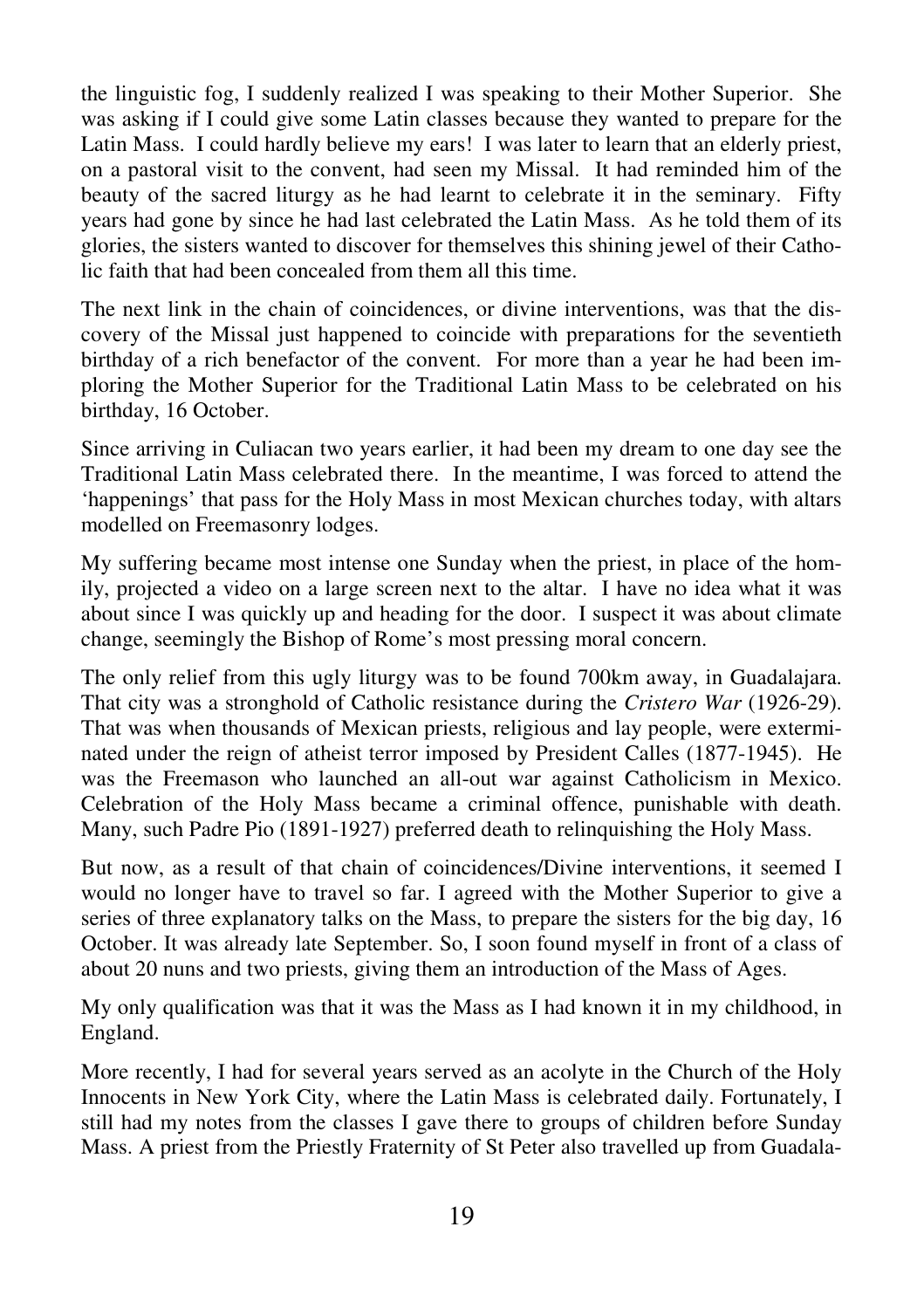jara to train the priests in the rubrics. He Kindly stayed for three days and assisted them at the first Mass.

#### **Wounded survivors**

I was the acolyte at that Mass. During Communion, as I stood next to the priest, holding the Communion plate, a perturbing image entered my mind. As the nuns approached to receive the Sacred Body of Christ, I felt as though I was assisting a relief worker at a recently liberated prisoner-of-war camp. They approached like the wounded survivors of a decades-long conflict. Malnourished from a deficient liturgical diet, hearts and souls wounded with doubts and falsehoods, maliciously sewn in by men in purple and black who paraded as their officers but who were in fact the enemy. I was glad to be part of that relief team, present as they took their first steps towards a deeper understanding of, and participation in, the beautiful liturgy of the Mass.

In the few months since then, the Mass of Ages has become a regular part of the daily life of the Carmelites.

At one Mass, attended by a few lay people, a woman exclaimed to my wife: "Ah! So, they're giving us back our Mass!"

Her expression of delight, with its "they", "us" and "we" was a concise commentary on what we have been witnessing in the aftermath of the Catholic Church's *Chernobyl* - Vatican II. An arrogant few seeking to rob us of our Catholic inheritance, bought with the blood of thousands of martyrs. But, as with political elites around the globe, I have the feeling that this clerical elite is also about to experience its *Evo Morales* moment - chased out of their privilege Episcopal and papal lodgings, no more to be fed, clothed and housed by the rest of us.

In case you're wondering, no, I didn't win the brand-new car nor the trip to Acapulco in the Sisters' raffle. No - I won First prize!

#### **BLACK LIVES MATTER AND EXPLODING BUSES By: Graham Moorhouse**

Recent, one violent criminal died while being arrested in the USA by a seemingly gratuitous violent policeman, and black lives matter so much, left-wing mobs murder four more innocent black men in organise riots, just to prove how much they actually believe black lives matter.

However, the lives of black Christians slaughtered by Muslims in atrocities that are ongoing and unremitting, matter so little to the left that the left-wing activists pretending to be journalists who run the mainstream media make a point of not reporting the massacres. The chart on the following page show just a few of the Christians murdered in cold blood by Muslims this year between January and May - we still have seven months to go.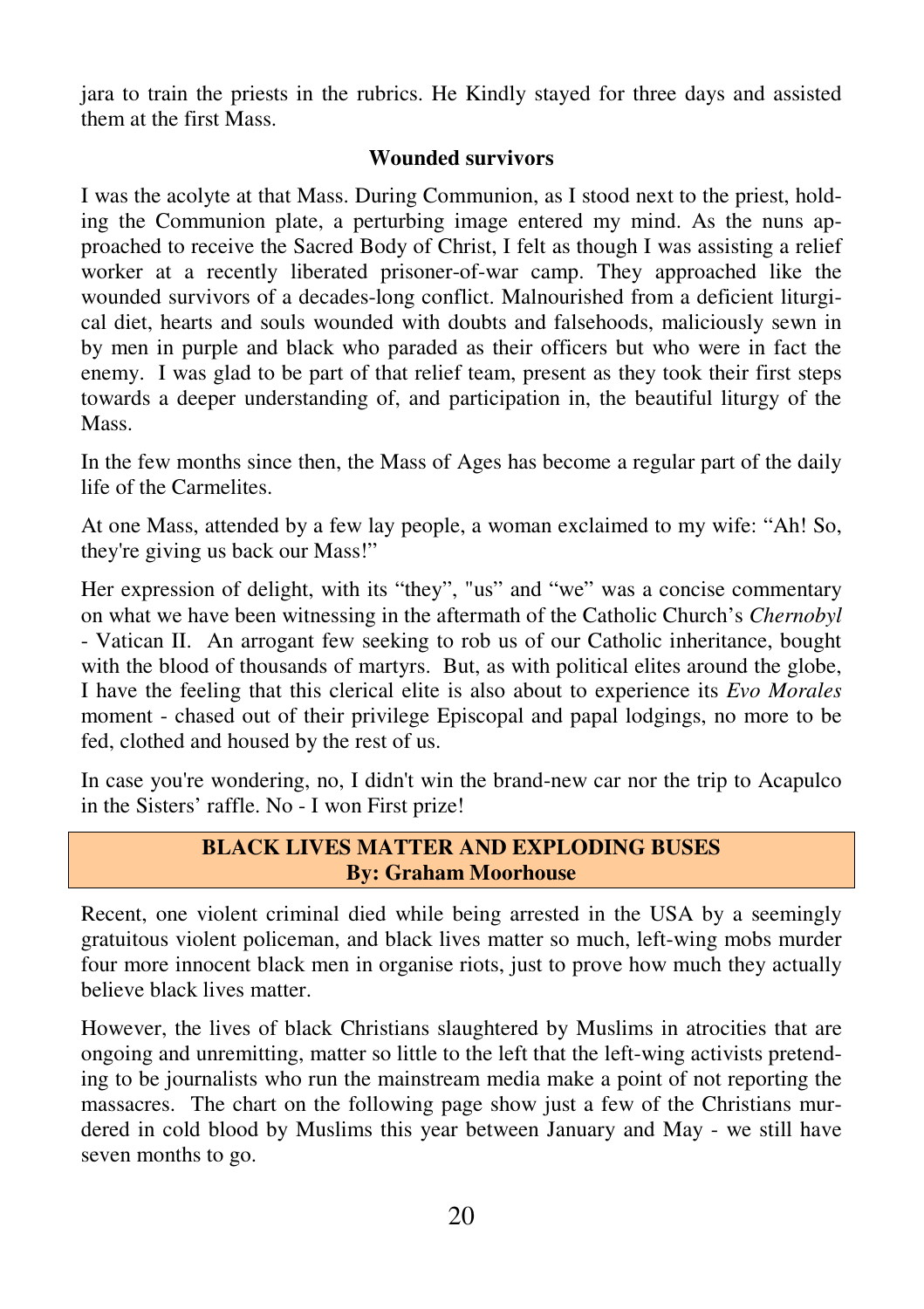The following true story further illustrates the lengths the left will go to sweep Muslim atrocities under the carpet. Readers will recall that on 7th July 2005 four Muslim suicide bombers blew themselves up on the London Underground and on buses, killing 52 people and injuring more than 700. Recently, the father of one of the victims stated that his son (Philip Russell, 28) deserved to have a life and that time had been no healer.

The BBC News reporting on this story explained that Philip Russell *"was killed while on route to work on* 7th July 2005*, when the bus exploded."* A self-exploding bus, eh? Why has nobody warned us before about this terrible threat to the lives of innocent passengers on London Transport?

|            | Country             | City                      |    |    | Killed Injured Description                                                                                                            |
|------------|---------------------|---------------------------|----|----|---------------------------------------------------------------------------------------------------------------------------------------|
| 2020.05.28 | <b>Nigeria</b>      | Miango                    | 5  | 0  | Muslims gun down five Christians in cold blood.                                                                                       |
| 2020.05.15 | <b>Nigeria</b>      | Jos.                      | 1  | 1  | Muslim murder a Christian university professor and kidnap his 6-<br>year-old daughter.                                                |
| 2020.05.11 | <b>Nigeria</b>      | Gonan Rogo                | 17 | 6. | Families are among Christians massacred in their homes by Fulani<br>terrorists.                                                       |
| 2020.04.19 | <b>Nigeria</b>      | <u>Udeuwad.</u><br>Magaji | 4  | n  | Three middle-aged women are among four Christians murdered by<br>Miyetti Allah loyalists.                                             |
| 2020.04.14 | <b>Nigeria</b>      | Zakkan                    | 1  | 2  | Muslim radicals fire on a Christian family, killing a man and injuring<br>two others                                                  |
| 2020.04.10 | Mozambique Quirimba |                           | 5  | 60 | A Good Friday attack by Ahlu Sunnah Wa-Jama leaves five dead<br>Christians, including one who was burned alive.                       |
| 2020.04.02 | <b>Nigeria</b>      | <b>Hukke</b>              | 7  | 0  | Fulani burn dozens of homes and hack seven elderly Christians to<br>death                                                             |
| 2020.03.05 | <b>Nigeria</b>      | Borno                     | 1  | 0  | A targeted Muslim attack on a Christian village kills a father of five.                                                               |
| 2020.02.27 | Pakistan            | Kasur.                    | 1  | o  | A 22-year-old Jaborer is called a "filthy Christian," chained to a tree<br>and tortured for "polluting" the community bathing water.  |
| 2020.02.02 | Burkina Faso Bani   |                           | 18 | o  | A nurse is among eighteen Christians selectively executed in cold<br>blood by Jihadists.                                              |
| 2020.01.27 | <b>Bangladesh</b>   | Kutupalong                | 1  | 12 | The Arakan Rohingya Salvation Army is believed to have killed a<br>pastor after abducting him during an attack on Christian refugees. |
| 2020.01.19 | <b>Nigeria</b>      | Michika                   | 1  | o  | A Christian pastor is abducted and beheaded in captivity by Islamic<br>radicals.                                                      |
| 2020.01.17 | Cameroon            | <b>Hidouwa</b>            | 5  | 0  | Five are left dead following a Boko Haram attack on a Christian<br>village.                                                           |
| 2020.01.13 | <b>Nigeria</b>      | Borno                     | 1  | ٥  | A Christian man is executed by a child member of the Islamic State.                                                                   |
| 2020.01.06 | Cameroon            | Hitere.                   | 2  | 2  | Boko Haram raid a Christian village, killing two men and kidnapping<br>two children.                                                  |
| 2020.01.06 | Cameroon            | Moudokou                  | 3  | 1  | Boko Haram burn a church and kill three residents.                                                                                    |

## **THE LEFT TAINTS EVERYTHING IT TOUCHES, EVEN MEDICINE Lancetgate Is a Humiliation for Trump's Medical Critics By Graham Moorhouse (Based on an article by James Delingpole)**

How the Godless left destroys everything it touches: *The Lancet,* once one of the world's best known, and most respected medical journals, has been reduced to a joke under its new left-wing activist director. Recently, it has been forced to publicly retract a paper which claimed that hydroxychloroquine (HCQ) is ineffective and poten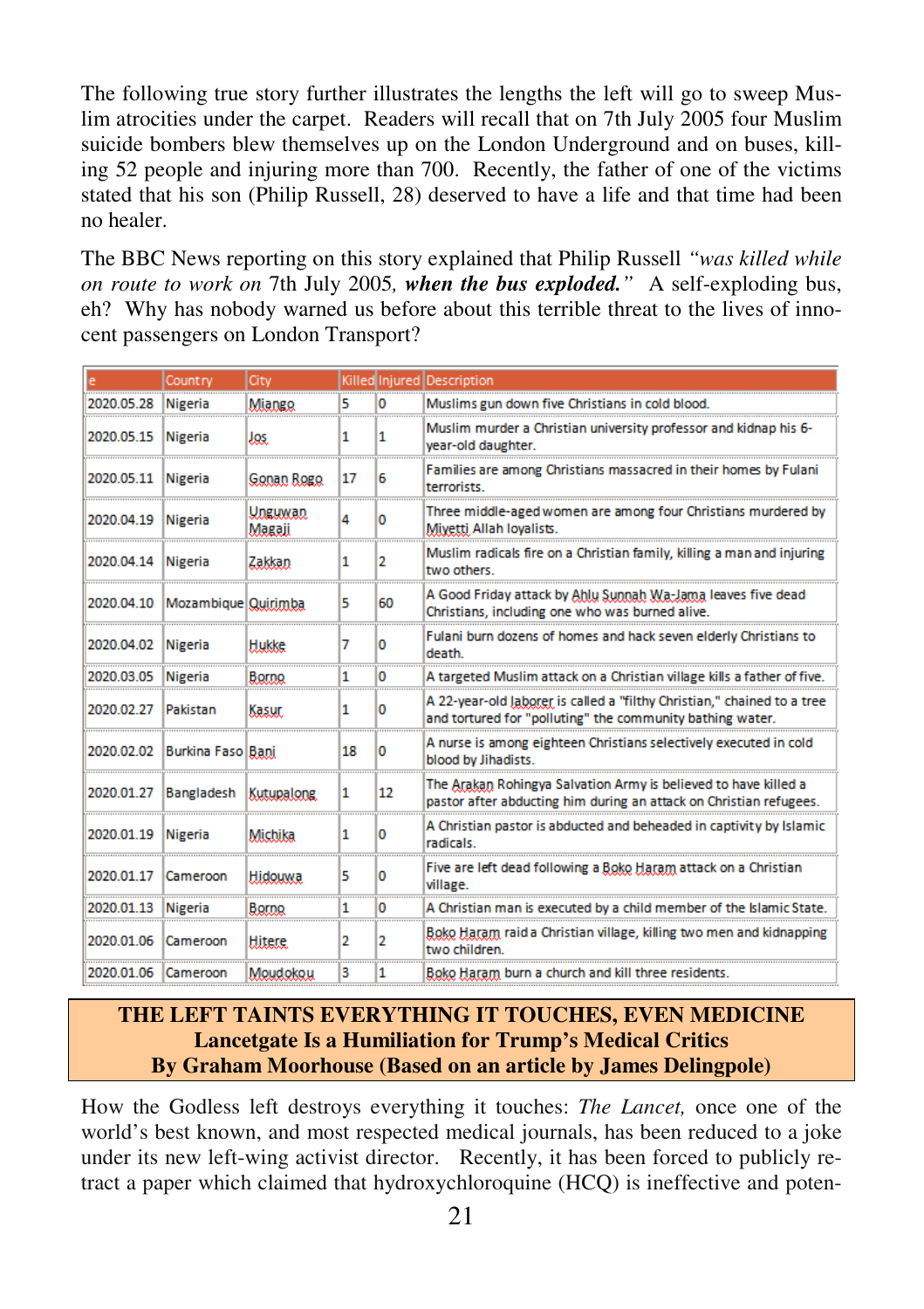tially dangerous in the treatment of coronavirus, which it published, not for medical reasons, but to mock President Trump.

The paper - 'Hydroxychloroquine or chloroquine with or without a macrolide for treatment of Covid-19: a multinational registry analysis' - received widespread publicity across the Marxist mainstream media who trumpeted it as the biggest and most damning study about HCQ. Supposedly based on the records of 96,032 patients in 671 hospitals, the study claimed that coronavirus patients who took HCQ were more likely to die than those who took nothing. It was so damning that the World Health Organization (WHO) immediately halted all its trials of HCQ. France banned its use altogether in treatments for Covid-19.

But the main reason the study got so much publicity was because HCQ has been championed by President Donald Trump. Trump has admitted to taking HCQ himself as a prophylactic against the coronavirus. So here was a perfect opportunity for the Marxist mainstream media to make him look ignorant and foolish.

This story by the BBC was fairly typical, headlined 'Trump drug hydroxychloroquine raises death risk in Covid patients, study says'. It began: "The drug U.S. President Donald Trump said he was taking to ward off Covid-19 actually increases the risk of patients with the disease dying from it, a study in the *Lancet* has found." In other words, the MSM was in no doubt where the real significance of the *Lancet* study lay: it represented a humiliation for Trump (and an opportunity for lefties everywhere to have self- congratulation little giggle).

Trump's lefty enemies were quite unable to hide their glee. Senator Ed Markey (D-Mass.) tweeted that *"the science is clear and the president, as usual is dangerously wrong"*. This lefty antipathy towards Trump was clearly what was behind the Lancet article, which, for 25 years, has been edited by a hard-left activist Richard Horton. As Rebecca Weisser notes in a piece for Spectator Australia, Horton has a long track record of championing fashionable leftist causes: Horton's causes célèbres include publishing an inflated Iraq War death toll, a letter on Gaza from pro-Hamas doctors and calling for physicians to join Extinction Rebellion. Horton and the Lancet are also, it goes without saying, fanatical proponents of the man-made global warming scam.

Last month, the *Lancet* published an editorial urging Americans to *"put a president in the White House…who will understand that public health should not be guided by partisan politics."* This month, however, it has been exposed as having engaged in *"partisan politics"* itself. The way the *Lancet* has suddenly taken a paper of *"such consequence"* only to discard it *"like a used tissue"* has been described as 'one of the most consequential retractions in modern history'.

Bizarrely it was the cheerleader for all things left-wing, the *Guardian,* that blew the whistle. A writer for its Australian edition, Melissa Davey, rang round Australian hospitals and found that the real Australian data did not tally with the claims made in the study. This raised serious questions about the credibility of Surgisphere, the hitherto unknown analytics company which had produced the study.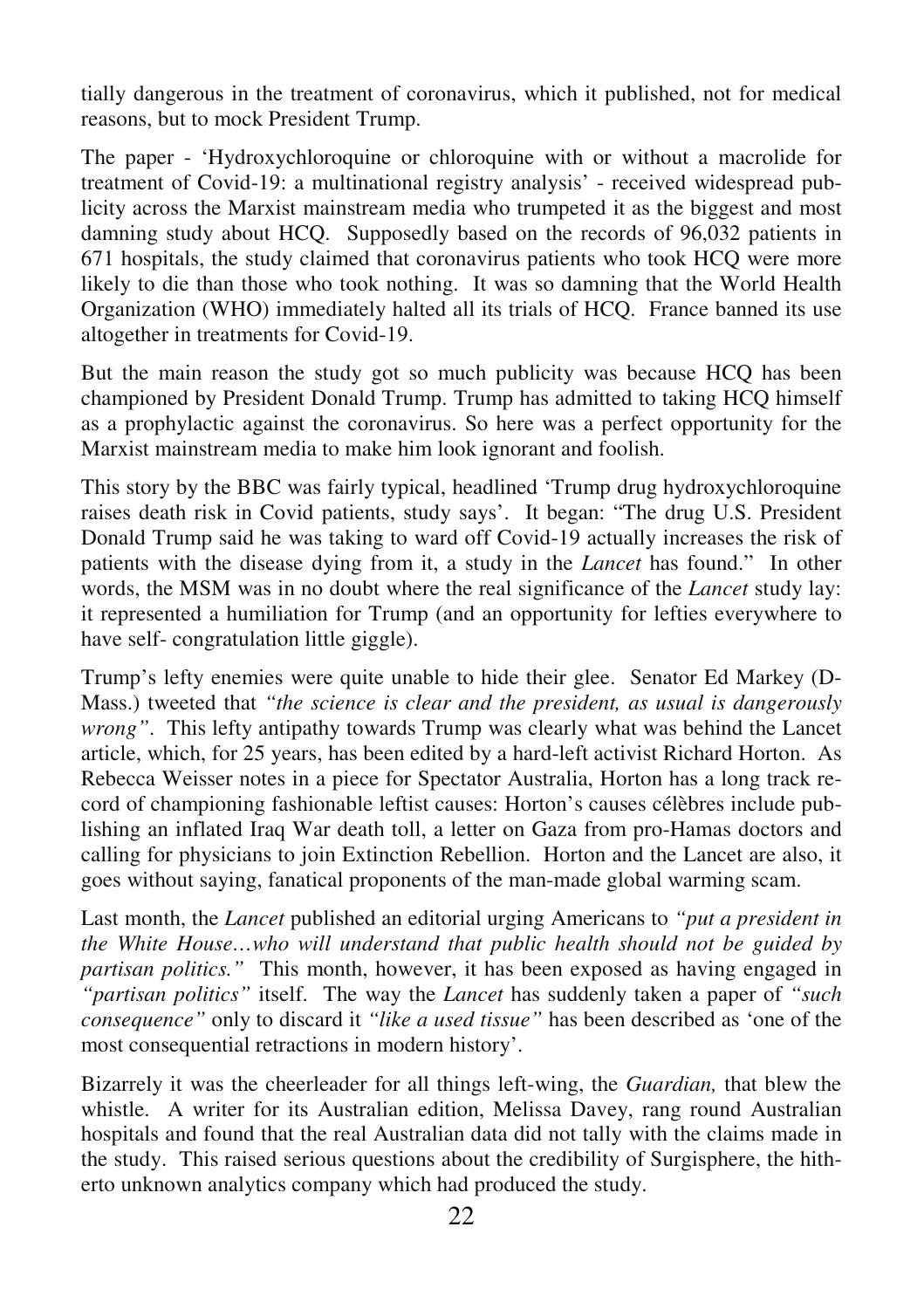As the *Guardian* reported:

- A search of publicly available material suggests several of Surgisphere's employees have little or no data or scientific background. An employee listed as a science editor appears to be a science fiction author and fantasy artist whose professional profile suggests writing is her fulltime job. Another employee listed as a marketing executive is an adult model and events hostess, who also acts in videos for organisations.
- The company's LinkedIn page has fewer than 100 followers and last week listed just six employees. This was later changed to three employees.
- While Surgisphere claims to run one of the largest and fastest hospital databases in the world, it has almost no online presence. Its Twitter handle has fewer than 170 followers, with no posts between October 2017 and March 2020.
- Until Monday, the *"*get in touch" link on Surgisphere's homepage redirected to a WordPress template for a crypto-currency website, raising questions about how hospitals could easily contact the company to join its database.
- Desai, President and Chief Executive Officer of the Surgisphere Corporation, has been named in three medical malpractice suits, unrelated to the Surgisphere database. In an interview with the Scientist, Desai previously described the allegations as "unfounded".
- In 2008, Desai launched a crowd funding campaign on the website Indiegogo promoting a wearable *"next generation human augmentation device that can help you achieve what you never thought was possible".* The device never came to fruition.
- Desai's Wikipedia page has been deleted following questions about Surgisphere and his history, first raised in 2010.

Why was what was once the world's most highly-respected medical journal prepared to run a "study" from such an obviously doggy source? As Toby Young, among others, argues at *Lockdown Sceptics,* the decision appears as if it had more to do with left-wing activism than with science.

The question is, why did the "independent" fact-checkers fail to spot this bit of fake news when they've been so quick to jump on anything purporting to show HCQ is effective? Could it be that they're not actually independent at all, but Establishment lackeys determined to discredit anything that suggests COVID-19 isn't the deadly pathogen it's made out to be by governments around the world, particularly if it emanates from the White House?

With suspiciously convenient timing, within 24 hours of the *Lancet* retraction, yet another study - from the University of Oxford, part of the so-called Recovery Trial -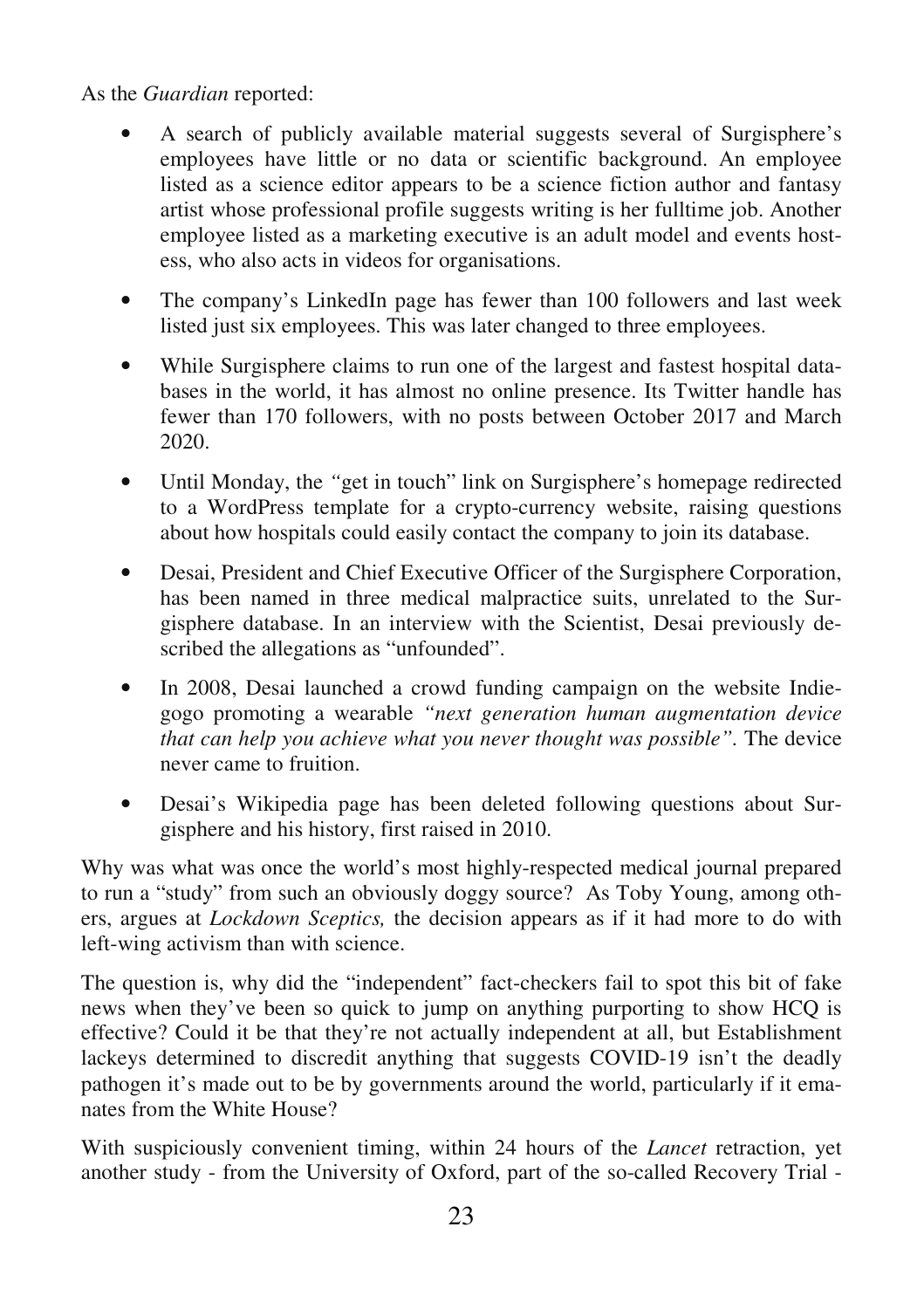allegedly debunking hydroxychloroquine was publicised in the mainstream media. In the *Telegraph*, the story was reported under the headline 'Researchers halt trial into hydroxychloroquine after they found it was "useless" against coronavirus'. Immediately underneath, was the give-away anti-Trump line: *"This could be the end of the road for a drug touted as a 'game-changer' by U.S. president Donald Trump".*

Well it *could*. Except, almost immediately, doubts were being raised about the relevance of this trial, especially with regard to the dosage of HCQ used. Kulvinder Kaur MD, a Canadian physician went on the record to stating that today's media is once again politically sensationalizing science. UK's HCQ randomized controlled trial findings were made public by media release: still no published study to review, she added. She concluded that this recovery randomized controlled trial merely affirmed what we already know: HCO is not effective in LATE hospitalized Covid-19 patients and has no cardiac toxicity

The Catholic who Tweets using the Twitter handle: @TbTtruthbetold. followed this up with, *"Looks like the study's HCQ doses were also very high, typical for anti-HCQ studies designed and conducted to reach their predetermined biased conclusions. This should come as no surprise, given that the Gates Foundation helped fund the study."* - Bill Gates, of course, stands to lose billions should the world find an effective treatment for Covid-19.

Of course it's quite possible that the many doctors (such as France's Didier Raoult) who claim to have used HCQ successfully as a treatment for Covid-19 - often in conjunction with zinc - may yet be proved mistaken by a definitive study. But it's equally possible that Trump - and these doctors - may yet be vindicated.

But the left, which is far more interested in discrediting President Trump than it is in saving lives, can only serve to delay the day when we have the results of unbiased authoritative studies that we urgently need.

#### **BACK TO THE FUTURE**

A Dublin reader, Mrs Elizabeth O'Hanlon, is so impressed with this little Irish pre-Vatican II catechism, which she had as a child, she has been promoting it for the last 25 years. This has become her mission. She has recently had a thousand copies printed at her own expense. One of our committee members has also examined it and agrees with Elizabeth's judgement.

If you would like a copy, or copies, please write to Mrs Elizabeth O'Hanlon, 82 Braemor Road, Churchtown, Dublin 14, Ireland. Telephone (from UK) 00-353-1-298- 2112. Email: catholiccatechism@hotmail.com.



In the meantime PEEP is researching making this Catechism available on Amazon.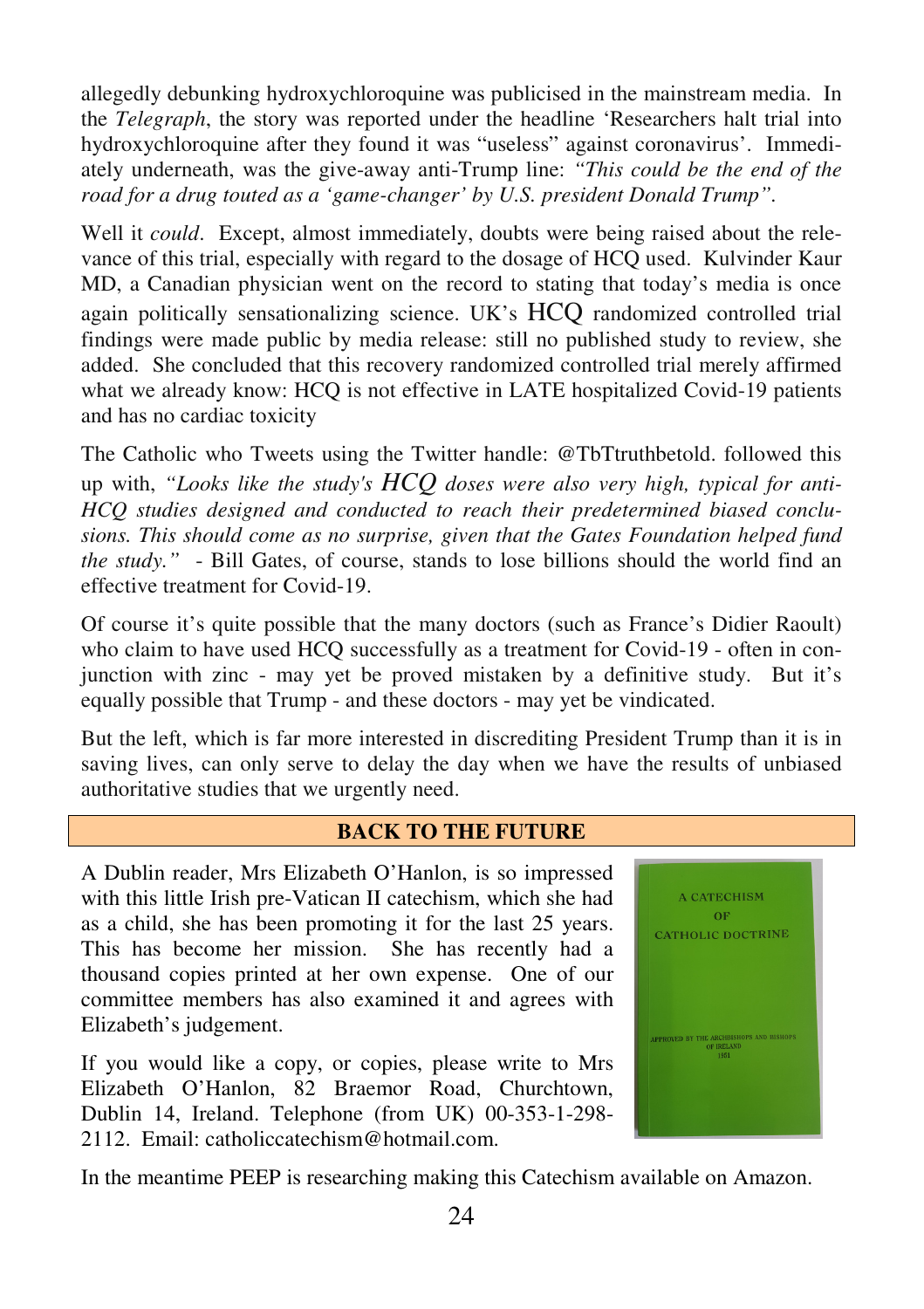#### **FR ARMAND DE MALLERAY'S BEAUTIFUL GOOD SHEPHERD SUNDAY HOMILY**

"I – am the good shepherd." Our Lord emphasises the "I". Meaning: "I" only am truly and fully the good shepherd. Other shepherds are good inasmuch as they act in me and through me.

Christ is the Good Shepherd. Christ is the only truly good shepherd. no pope, bishop or priest is a good shepherd, unless Christ speaks and acts through him. Christ always meant to be the one acting through his clergy. Some would betray Him. Some would remain faithful.

The tragic betrayal of Our Lord by Judas is comforting, paradoxically. Judas had been chosen and trained during three years by the best seminary rector ever, that is, the Lord Jesus Himself. And yet, Judas the shepherd fell. Judas wept, and Judas died unrepentant. Simon Peter had been chosen and trained during three years by the best seminary rector ever, that is, the Lord Jesus Himself. And yet, Peter the shepherd fell, wept, trusted and rose again.

Christ is the only truly good shepherd. Dear friends, it is Christ whom you, the sheep, must seek in your pastors. You must always remember that no pope, no bishop, no priest, perfectly embodies Christ. No pope, no bishop, no priest faithfully radiates Christ. There is always at least some discrepancy, because Christ is the only truly good shepherd, and every pastor can only try to imitate Christ. By God's grace, many popes, bishops, priests and deacons were faithful. Read their fascinating lives: thousands of martyrs, doctors, founders, holy abbots, heroic missionaries, catechists, hospital directors, scientists, even statesmen and artists. All trying to imitate Christ the only truly good Shepherd.

Some betrayed gravely, like Fr Martin Luther, the apostate monk. What is more frequent, and no less harmful, is when priests gradually surrender to the world, while remaining in full communion with the Church and in active ministry. In a way, every baptised is prone to compromising with the world, to becoming lukewarm for the sake of a quiet life, of popularity, of preferment. But this leaning towards mediocrity is more harmful in shepherds, because these are meant to be leaders of the flock and examples to souls.

Our unprecedented times of universal church closures deprive most Catholic souls of the sacraments. This is extremely grave. This is the worst calamity in the history of the world. Shepherds must absolutely not play it down. Shepherds must not excuse it or explain it away. Shepherds must weep for such an evil, and shepherds must actively represent to the Government the spiritual needs of their flocks. How can souls be forbidden even private prayers in churches when supermarkets are open? The current crisis reveals how deeply our society has lost sight of its true Shepherd, the Lord Jesus. If only food shops were open and not churches, it would be bad enough. But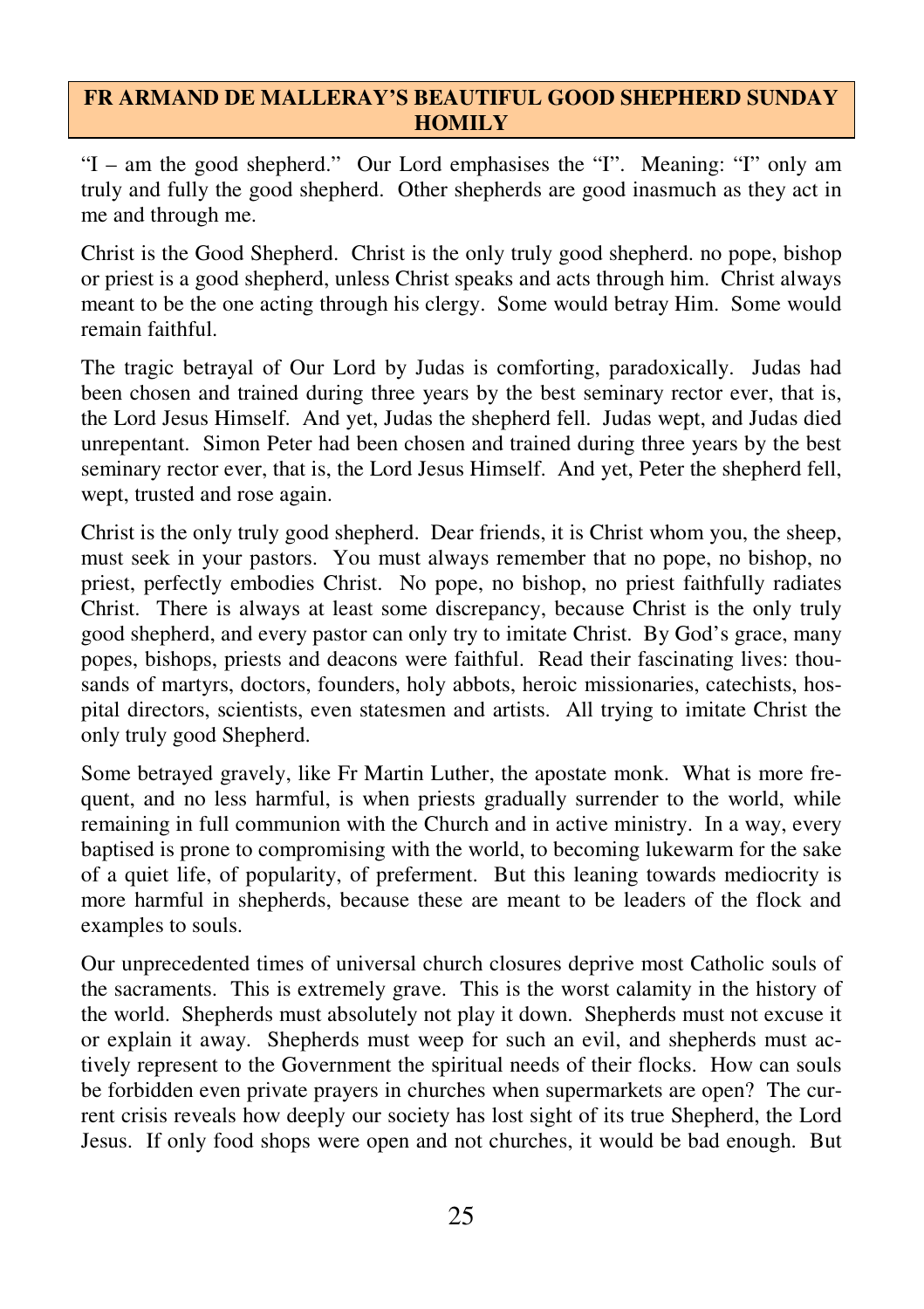my friends there is more and there is worse. How is it possible that Marie Stopes, the main abortion provider in the UK, can boast of the following on its website:

"COVID-19 closures do not impact our abortion care clinics as we are providing an essential medical service. You ARE allowed to leave your home to visit our clinics...." This website is indicated by the NHS on their abortion page (nhs.uk/conditions/abortion), which states: "Coronavirus update: Abortion services are still open. […] Impartial information and support are available from organisations such as the FPA, Brook (for under-25s), BPAS, Marie Stopes UK and NUPAS - but beware of so-called "crisis pregnancy centres" that claim to provide impartial advice but often do not."

My friends, who can ignore that what the NHS calls impartial advice is a heavy and systematic pressure to kill innocent children for profit? Who can ignore that what the NHS calls partial is a compassionate and respectful help to save unborn children at no cost?

In the UK, there are at most 20,000 deaths attributed to Coronavirus (slightly more than ordinary seasonal flu). Of those deaths, in truth, most were caused by underlying conditions, not by the Coronavirus. However, even if this high estimate were proven, it would still be 10 times less than the number of deaths by abortion in the UK each year: 209,000. Unlike the deaths attributed to the Coronavirus, deaths by abortion are not caused by underlying conditions. Deaths by abortion don't occur against the efforts of the doctors and nurses, but through their direct, wilful and personal intervention. Deaths by abortion are not accidents occurring through the negligence of NHS staff. On the contrary, they are considered central to the mission and ethos of the NHS and of the State.

Much as I agree with Prime Minister Boris Johnson in his praise of many NHS doctors and nurses, I cannot agree with his unconditional statement on Easter Sunday last: *"We will win because our NHS is the beating heart of this country. It is the best of this country. It is unconquerable. It is powered by love."* With due respect to the Prime Minister, as a Catholic priest, as a shepherd of souls, I must state that the beating heart of this country is in our tabernacles. That beating heart is called 'Jesus, Saviour of Men - Jesus, Hominum Salvator'. Or by His initials: I.H.S. (There is an emphasis on the "I".) The IHS is the One who inspires every effort, every act of generosity and self denial. He is charity, love incarnate. Love sacrificed and love risen.

That on Easter morning, when the world celebrates the Resurrection of the Lord, a Prime Minister who is a baptised Catholic should not have a single word of thanks to the Master of life for saving his, and for the many Christians who offered prayers and sacrifices for his recovery, shows how dramatically we have lost contact with supernatural realities. Our souls stop breathing grace. Our airways are clogged by worldliness. Our eyes are blind to eternal light. Our hearts ignore the pace of supernatural charity. And yet, a month ago we were reminded that England is Our Lady's Dowry. What are we doing about this worst of viruses called apostasy?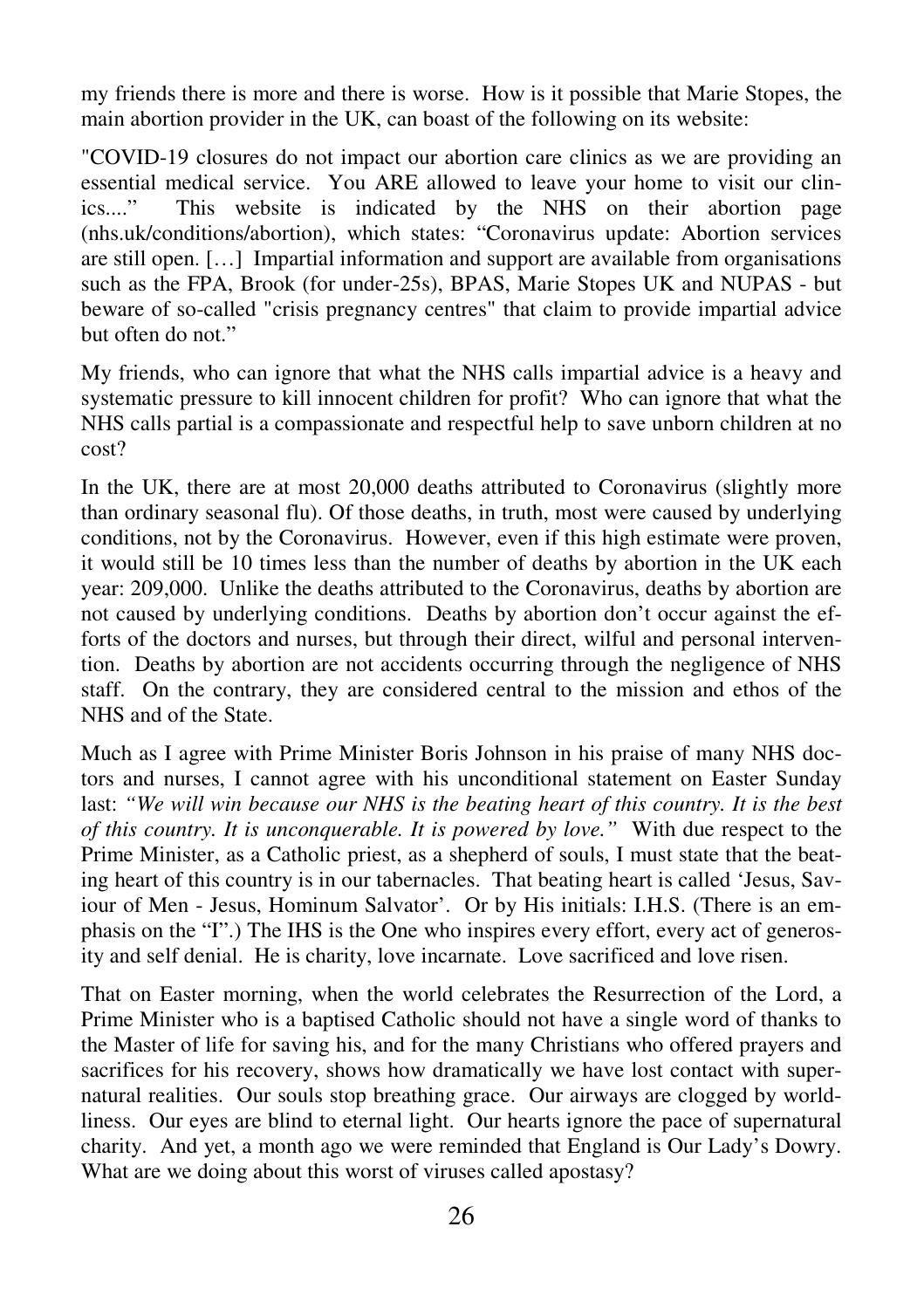What does it have to do with good shepherds, you may think? Dear friends, good shepherds cannot align their views, hopes, measures and speeches with those of this world. While praising every good deed in civil society, good shepherds are appointed by God precisely to guide and spur and lead souls to supernatural realities. There were good people in Egypt, surely. And yet, Moses was to take leave and lead the people to the Promised Land, even at a cost. What does this mean practically? Our Promised Land is our churches. Under the current antivirus restrictions, good shepherds after the example of Our Lord will pray, sacrifice, write and speak in every way in their power to secure for our churches at least the same level of access as is granted to supermarkets and abortuaries.

We, your shepherds will answer before God and your souls for what we will have done - or failed to do - to remedy this state of unprecedented sacramental emergency. The Lord will say to each shepherd: *"My son, I appointed you shepherd of my flock. I embedded in your soul my own divine powers to offer the redeeming sacrifice of the Mass and to beget souls to life of grace again through Holy Baptism and Confession."* 

The Lord will ask His shepherd – the Lord will ask me:

- My son, what exactly did you do to feed my flock with my Flesh?
- My son, what exactly did you do to cleanse my flock with my Blood in Confession?
- My son, what exactly did you do to warm my flock with my Eucharistic presence?
- My son, what exactly did you do to enlighten my flock with my word of truth?
- My son, what exactly did you do to fortify with my Last Anointing my flock in agony?

Dear friends, pray for us your shepherds. Pray for me. What will I, still a junior pastor, answer to the Lord, when He asks me these questions? Much as I give thanks for doctors and nurses helping patients in hospitals, will it suffice if I answer: "But Lord, Lord, I thanked the NHS!"

"For saving lives, well my son. But did you praise the IHS?" - the Lord might respond.

"O Lord, what is the IHS? I never heard of IHS. It is a new crisis healthcare scheme? Surely that IHS cannot be 'the beating heart of this country,' since the NHS is, I am told. O Lord, I led my flock in thanksgiving, publicly, for the NHS. I clapped every Thursday for the NHS. Also, I said Mass before a camera. Was there more I should have done, Lord?"

Dear friends, if you are watching LiveMass from outside the UK, know that NHS means 'National Health Service'. If you are watching LiveMass from outside Chris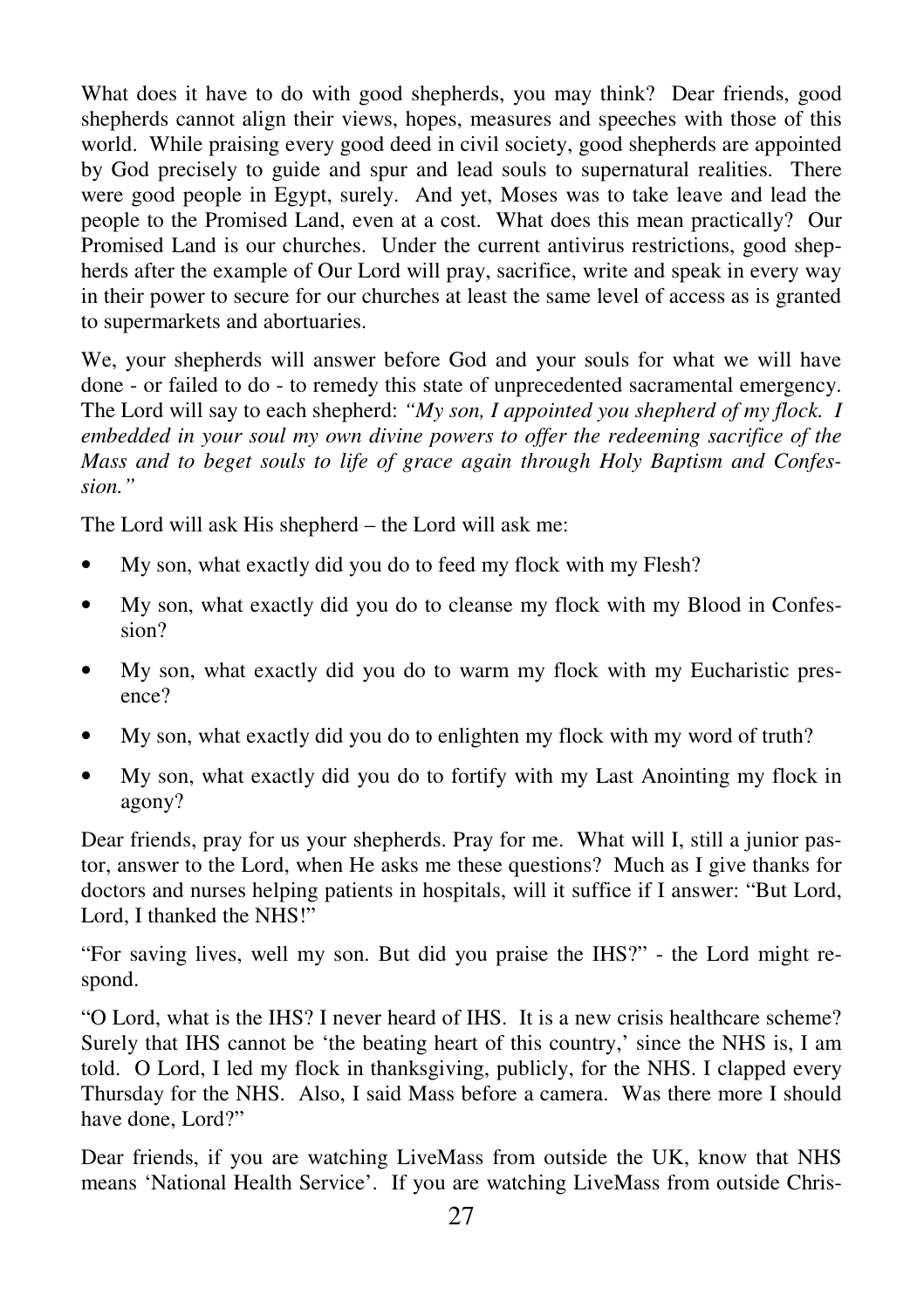tendom, know that IHS means 'Jesus Saviour of Men' – 'I.H.S.'. The IHS acronym is displayed on countless churches, altars, chasubles, chalices, paintings and sculptures. Jesus Saviour of Men. The IHS is a summary of our faith, of our identity, of our hope. Jesus Saviour of Men. Felicitously, the IHS acronym is displayed widely at the very centre of the coat of arms chosen by His Holiness Pope Francis, the Vicar of Christ. Praise to the IHS: Jesus Saviour of Men.

Good shepherds will stamp their every thoughts, words and actions with the IHS. Jesus Saviour of Men.

Good shepherds will invite their flock daily to proclaim the IHS. Jesus Saviour of Men.

Good shepherds will see it as their chief duty to facilitate sacramental encounter between their flock and the IHS. Jesus Saviour of Men.

Good shepherds will praise the medical efforts of civil society in dependence of the IHS. Jesus Saviour of Men.

Good shepherds will remind their flock that our bodies are made for our souls; that time is given us for eternity; and that one virus only, one virus only, can kill our souls and its name is S-I-N: SIN. And its only remedy is I-H-S: Jesus Saviour of Men.

Good shepherds will gladden their flock, teaching that the Lord redeemed us through suffering in His Passion and Death on the Cross, so that our sufferings can redeem us and others if offered up with and in the IHS. Jesus Saviour of Men.

Good shepherds will proclaim the IHS as Lord of history, whose Providence encompasses everything, even pandemics. Jesus Saviour of Men.

Good shepherds will invite their flock to embrace trials in reparation for their sins and for the sins of scandalous clergy and of apostate Christians, and for the conversion of the heathens, as IHS said in today's Holy Gospel: "And other sheep I have which are not of this fold: them also I must bring, and they shall hear my voice, and there shall be one fold and one shepherd." Jesus Saviour of Men.

I conclude with two calls. First call: pray for all of us your clergy. Pray for Pope Francis, for cardinals, bishops, priests and deacons. Some of us are fallen. Some are gravely fallen. Some are mediocre. Some are in doubt. Some are afraid. Some are tired. Some are sick. And also, some are doing well, by God's holy grace. You are the flock of the Lord, entrusted to our fallible care. Please pray for us all to convert, to repent, to improve, to be saved. To be pastors according to His Heart. Jesus Saviour of Men.

Second call: pray for our wonderful seminarians. Pray for these thousands of young men, all over the world, preparing to become shepherds of souls. Many of them this year will have spent Holy Week alone, sometimes quarantined. In particular if you are among the 7,000 members of the Confraternity of St Peter, pray for our FSSP UK seminarians: pray for Roger, Gwilym, Emmanuel, Miklos, Henry, Tom and Conan.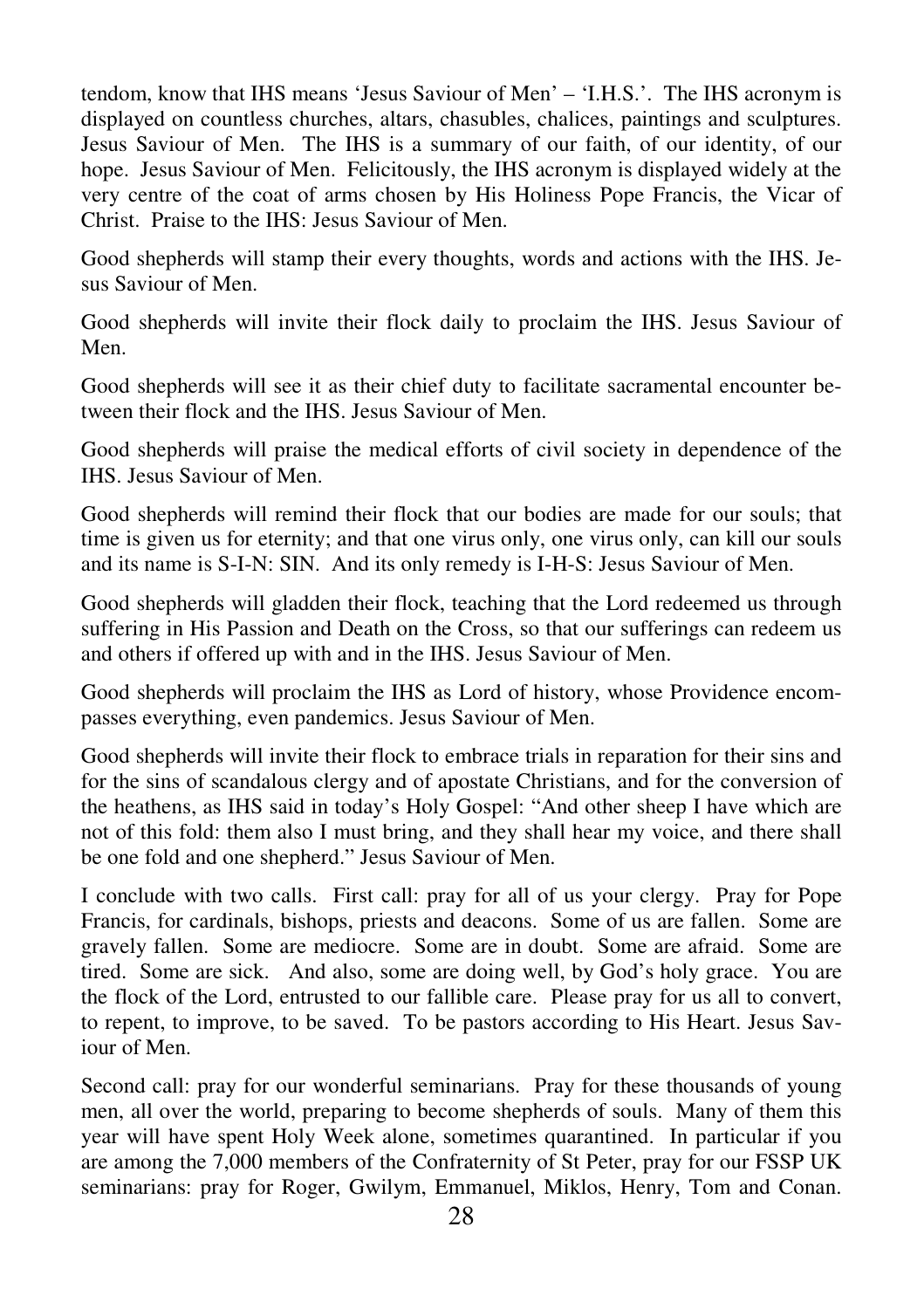Some are watching us now on LiveMass. A word to them: My seminarian friends, you should have been here today, serving this Holy Mass. Guidelines prevented it. But we pray for you and with you.

Lastly, friends, pray for many, many more young men to follow those. Pray for many more Rogers, Gwilyms, Emmanuels, Mikloses, Henrys, Toms and Conans to hear the call of the Good Shepherd: FOLLOW ME! Pray for thousands of good young men to answer that call: Here I am Lord! Young men, I say to you, on this unique Good Shepherd Sunday behind locked doors: Don't be afraid. Answer the call. Christ will not let you down. He will be with you every day. Surrender to Him and to His Immaculate Mother. They will make you pastors according to their Sacred and Immaculate Hearts.

#### **THE BRITISH POLICE - AN UNFUNNY JOKE Developed from an essay by James Delingpole**

The left corrupts and taints everything it touches. One of the saddest things in my long life is watching the British Police Force go from being the scourge of rogues, the friend of decent citizens, and the envy of the world, to a unfunny joke in just a couple of decades under the influence of the hard-left.

The Tweet on the right from the Northumbria Police should send a shudder down the spine of anyone who believes in equality under the law: a British police department openly

Northumbria Police @northumbriapol We'll be in attendance to facilitate a planned Black Lives Matter vigil at Keel Square in #Sunderland tonight. A Section 14 order is in place forbidding any other public assembly, including counter-protests, to ensure the public's safety. Anyone with concerns should ring 101.

admitting that it intends to give special, favourable treatment to the Marxist front organisation, Black Lives Matter.

Note the use of the left's weasel propaganda word 'vigil.' Presumably this comes from the same phrase book of politically correct left-wing jargon that led the BBC to describe Black Lives Matter's violent demos in London – in which 27 police officers were injured – as 'largely peaceful.'

It's not only a lie, it's an insulting lie at that. Vigils are what angels keep. Vigils are what military men keep by the bodies of their fallen comrades. Vigils are what Catholics keep at the shrines of saints. Vigils are honourable, solemn, ancient, silent and prayerful. They have absolutely nothing whatsoever to do with a bunch of mostly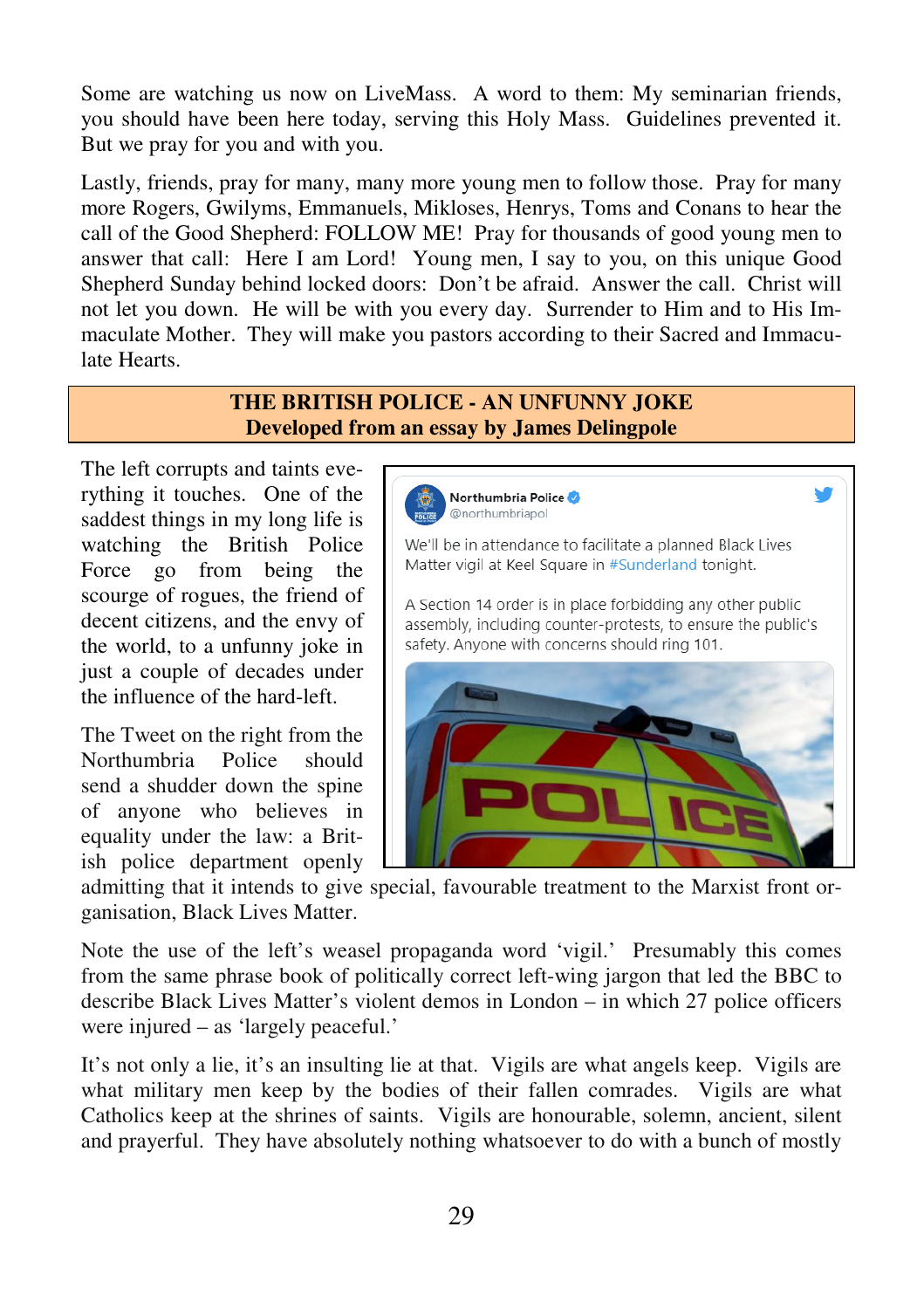white middle class, nasty, violent, Godless, Marxist agitators causing mayhem on the public streets under the pretence of fighting 'structural racism.'

Note: Northumbria Police are brazenly declaring a two-tier policing system. Protest gatherings – even make-believe 'vigils' – are illegal under the draconian legislation which was rushed through by the UK parliament in response to the current flu virus. Yet here are the Northumbria Police explicitly – and unilaterally – announcing to the world that they consider Black Lives Matter are exempt from the law and will "facilitate" them breaking the law.

How can this possibly be just for any police department to turn a blind eye to (or indeed, in this case, actively encourage) the hard-left, while simultaneously threatening anyone who wants to protest against this injustice with arrest? Also, what the hell are the police doing giving unjust and illegal privileges to a Marxist organisation which not only wants the police defunded, but preaches that All Cops Are Bastards?

I doubt – or at least hope – that no rank and file police in Northumbria (one of the more down-to-earth regions of Britain) support this insanity. But then I suppose I wouldn't be altogether surprised if some did, because policing in Britain these days seems to be so heavily in thrall to the Social Justice Warrior values of Common Purpose and the radical left generally that they may well believe their job is to promote 'anti-racism' and has very little to do with uphold the law or keeping the peace.

Some of us could see this coming a mile off. Police cars redecorated in the colours of unicorn vomit (in solidarity with LGBTQ etc.), policemen being encouraged to wear high heels and paint their finger nails (in solidarity with something or other), policemen obsessed with hurty tweets but not with preventing knife crime or burglary or underage non-Muslim girls being gang-raped on an industrial scale by organised Muslim child rape gangs, policewomen getting the top jobs as a reward for being lesbian, rather than for their talent. We saw all this happening and asked ourselves: but will this buttercup, emasculated police be capable of responding if it all kicks off and some actual, old-fashioned law enforcement is needed?

Well over the last few weeks we've had our answer: police in Bristol looking on (approvingly) as statues are dragged by mindless, hate-filled, ignorant mobs and dumped in the sea; police in London running away from the mob and being beaten up by more uncontrolled mobs.

Home Secretary Priti Patel has been talking some tough talk, saying she's going to haul the head of the Metropolitan Police Cressida Dick over the coals for failing to keep order. But does she really have the appetite for the root and branch reform that's actually needed? And where, among all the milquetoast, right-on, sociology graduates that now form the upper echelons of the police is she going to find officers with the mettle and backbone to restore the police to its original purpose?

I would suggest that maybe it's time to put the Army in charge of law and order – except they're now also commanded by politically correct bedwetters. Britain, I fear,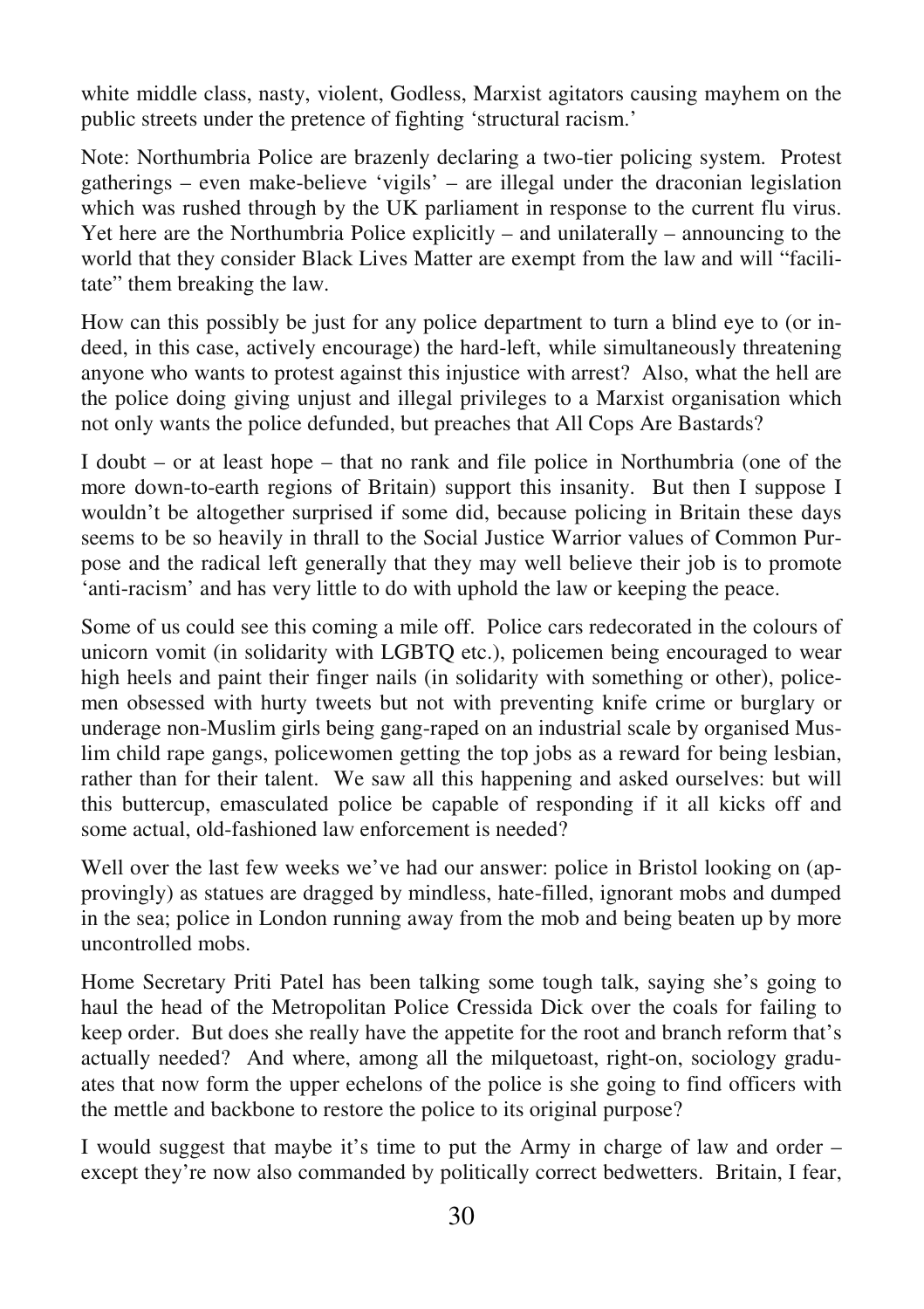is toast. And to think that, up until quite recently, right-wingers like myself who pointed out that we were losing the culture wars to the radical left and that all our institutions had fallen to Social Justice Warriors, were treated like tin-foil-hatted loons.

Such was the fate of Cassandra. Nothing changes. All I know is that if Boris Johnson's administration doesn't get its act together soon on the law and order front, then you ain't seen nothing yet. Come October, when the economic consequences of the government's utterly pointless coronavirus lockdown begin to make themselves felt, and unemployment starts to bite, that is when the brown stuff is really going to hit the fan. And you can bet your last penny that when working class men begin demonstrating against job losses, they will not be treated by the police with the kid gloves reserved for Marxist agitators.

Priti: if you wanted to be the next Margaret Thatcher, now's your chance.

# **FROM THE MAIL BOX**

**NB Because of the toxic atmosphere in which orthodox priests have to work in the modern Church, we never publish their real names. All priests are called Fr Ignobilis and reside in Stat Veritas for the purposes of this mailbox** 

*"... causing the amputation of both my legs"* 

Dear Graham,

Owing to a very serious accident on Friday March 9th 2018 when a double-decker bus ran over me, causing the amputation of both my legs well above the knees, and other injuries, I spent many months in three different hospitals. Hence the reasons for me not sending a donation up until now.

I enclose  $\mathbf{\pounds}$   $\blacksquare$  as a donation. God bless:

# **Margaret Anne Stewart (Fife, Scotland)**

This letter was so moving. No one reading such a simple statement, could possibly believe that humans do not have souls. Only a creature made in the image of God would writes apologising for being late with their donation because they had just lost both legs. Lets all commit to at least one rosary for Margaret. God bless you Margaret. You are an inspiration.

## **Keep up the good work.**

Please find enclosed cheque for  $\mathbf{\pounds}$ . Thank you for always sending the Flock, even though it is sometimes since  $\overline{I}$  made a donation.

Keep up the good work. God bless you.

# **Rita McCluery (Eston, Middlesbrough)**